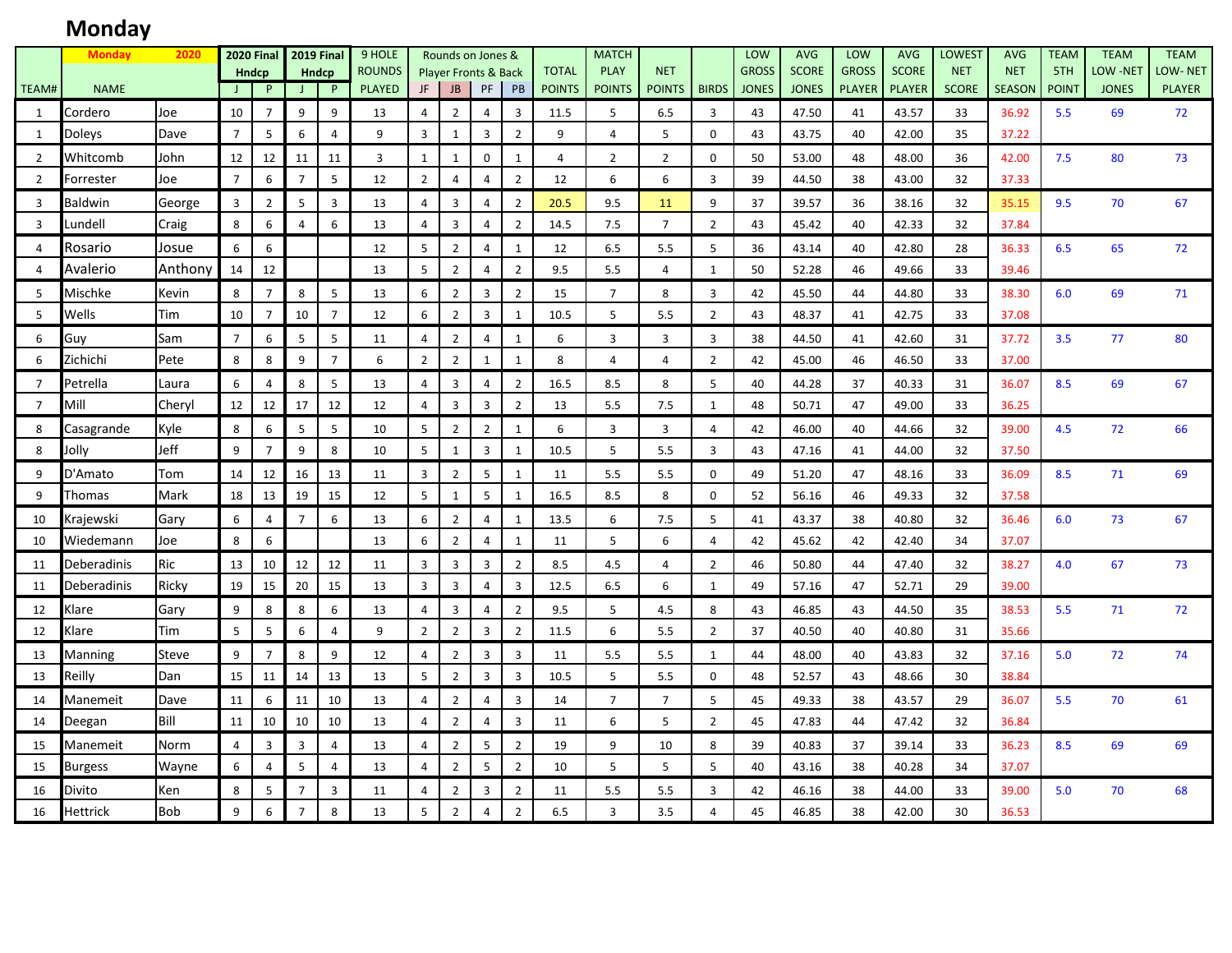## **Monday**

|       | <b>Monday</b> | 2020       |                | 2020 Final 2019 Final |                |                              | 9 HOLE                         |                | Rounds on Jones &                            |                |                |                               | <b>MATCH</b>   |                             |                | LOW                          | <b>AVG</b>                   | LOW                           | <b>AVG</b>                    | LOWEST                     | <b>AVG</b>                  | <b>TEAM</b>         | <b>TEAM</b>              | <b>TEAM</b>             |
|-------|---------------|------------|----------------|-----------------------|----------------|------------------------------|--------------------------------|----------------|----------------------------------------------|----------------|----------------|-------------------------------|----------------|-----------------------------|----------------|------------------------------|------------------------------|-------------------------------|-------------------------------|----------------------------|-----------------------------|---------------------|--------------------------|-------------------------|
| TEAM# |               |            | J.             | <b>Hndcp</b><br>P     | $\perp$        | <b>Hndcp</b><br>$\mathsf{P}$ | <b>ROUNDS</b><br><b>PLAYED</b> | JF             | <b>Player Fronts &amp; Back</b><br><b>JB</b> | PF             | PB             | <b>TOTAL</b><br><b>POINTS</b> | <b>PLAY</b>    | <b>NET</b><br><b>POINTS</b> | <b>BIRDS</b>   | <b>GROSS</b><br><b>JONES</b> | <b>SCORE</b><br><b>JONES</b> | <b>GROSS</b><br><b>PLAYER</b> | <b>SCORE</b><br><b>PLAYER</b> | <b>NET</b><br><b>SCORE</b> | <b>NET</b><br><b>SEASON</b> | 5TH<br><b>POINT</b> | LOW -NET<br><b>JONES</b> | OW-NET<br><b>PLAYER</b> |
|       | <b>NAME</b>   |            |                |                       |                |                              |                                |                |                                              |                |                |                               | <b>POINTS</b>  |                             |                |                              |                              |                               |                               |                            |                             |                     |                          |                         |
| 17    | Manemeit      | Glen       | 9              | $\overline{7}$        | 9              | 8                            | 12                             | 4              | $\overline{3}$                               | 3              | $\overline{2}$ | 10                            | 5.5            | 4.5                         | $\overline{2}$ | 42                           | 46.14                        | 42                            | 44.20                         | 33                         | 37.00                       | 6.0                 | 65                       | 69                      |
| 17    | Mandeville    | Mike       | 14             | 13                    |                |                              | 12                             | $\overline{4}$ | $\overline{2}$                               | $\overline{4}$ | $\overline{2}$ | 14                            | 7.5            | 6.5                         | $\mathbf{1}$   | 49                           | 53.33                        | 48                            | 50.33                         | 32                         | 37.08                       |                     |                          |                         |
| 18    | Fournier      | Joe        | 11             | 8                     | 11             | 10                           | 13                             | $\overline{4}$ | $\overline{2}$                               | 3              | $\overline{4}$ | 11                            | 5              | 6                           | $\Omega$       | 46                           | 49.66                        | 44                            | 45.57                         | 30                         | 37.84                       | 6.0                 | 74                       | 63                      |
| 18    | Carroll       | Charles    | 13             | 11                    | 15             | 15                           | 12                             | $\overline{3}$ | $\overline{2}$                               | $\overline{3}$ | $\overline{4}$ | 16.5                          | 8.5            | 8                           | $\Omega$       | 49                           | 50.80                        | 46                            | 48.85                         | 32                         | 36.50                       |                     |                          |                         |
| 19    | Gould         | Jeff       | 5              | 5                     | 6              | $\overline{4}$               | 13                             | $\overline{7}$ | 1                                            | 3              | $\overline{2}$ | 16                            | 8.5            | 7.5                         | 5              | 38                           | 42.00                        | 39                            | 41.40                         | 32                         | 36.07                       | 6.0                 | 68                       | 69                      |
| 19    | Mikulski      | Allen      | 8              | 9                     | 8              | 10                           | 12                             | $\overline{7}$ | $\mathbf{1}$                                 | $\overline{3}$ | $\mathbf{1}$   | 8                             | 3.5            | 4.5                         | 1              | 44                           | 46.12                        | 41                            | 44.75                         | 30                         | 36.75                       |                     |                          |                         |
| 20    | Muzik         | Tom        | $\overline{2}$ | 1                     | $\mathbf{1}$   | 1                            | 13                             | 6              | $\overline{2}$                               | $\overline{4}$ | $\mathbf{1}$   | 11                            | 5.5            | 5.5                         | 8              | 36                           | 39.37                        | 36                            | 37.60                         | 34                         | 37.07                       | 4.0                 | 71                       | 73                      |
| 20    | Yeomans       | Jack       | $\overline{7}$ | $\overline{7}$        | 9              | 6                            | 13                             | 6              | $\overline{2}$                               | $\overline{4}$ | $\mathbf{1}$   | 9                             | 5              | $\overline{4}$              | $\overline{3}$ | 43                           | 44.75                        | 42                            | 45.20                         | 34                         | 37.76                       |                     |                          |                         |
| 21    | Rommel        | Pete       | 1              | 1                     | 3              | $\overline{2}$               | 13                             | 6              | $\overline{2}$                               | $\overline{3}$ | $\overline{2}$ | 15                            | 7.5            | 7.5                         | 18             | 35                           | 38.00                        | 34                            | 36.60                         | 32                         | 35.46                       | 8.5                 | 68                       | 66                      |
| 21    | Dorsey        | Matt       | 6              | 5                     | 5              | $\overline{4}$               | 13                             | 6              | $\overline{2}$                               | $\overline{3}$ | $\overline{2}$ | 15.5                          | 7.5            | 8                           | $\overline{3}$ | 40                           | 44.12                        | 39                            | 42.00                         | 34                         | 37.69                       |                     |                          |                         |
| 22    | O'Brien       | Phil       | 5              | 4                     | 4              | 5                            | 13                             | 3              | $\overline{3}$                               | 5              | $\sqrt{2}$     | 13                            | 6              | $\overline{7}$              | 5              | 37                           | 41.66                        | 38                            | 40.28                         | 33                         | 36.46                       | 6.5                 | 71                       | 67                      |
| 22    | Fallon        | Fred       | 9              | 6                     | 8              | 9                            | 13                             | $\overline{3}$ | $\overline{3}$                               | 5              | $\overline{2}$ | 15                            | 8              | $\overline{7}$              | $\overline{3}$ | 44                           | 46.33                        | 41                            | 42.85                         | 32                         | 36.07                       |                     |                          |                         |
| 23    | Zak           | Robert     | $\overline{7}$ | 6                     | 6              | 5                            | 12                             | 5              | 3                                            | 3              | $\mathbf{1}$   | 12                            | $\overline{7}$ | 5                           | $\overline{2}$ | 42                           | 44.12                        | 42                            | 43.75                         | 35                         | 37.25                       | 6.0                 | 67                       | 69                      |
| 23    | Klawitter     | Andrew     | 13             | 13                    |                |                              | 13                             | 6              | $\overline{3}$                               | $\overline{3}$ | $\mathbf{1}$   | 12.5                          | 6.5            | 6                           | $\overline{3}$ | 45                           | 51.88                        | 46                            | 49.25                         | 29                         | 37.61                       |                     |                          |                         |
| 24    | Smelski       | Mark       | 6              | $\overline{4}$        |                |                              | 13                             | 6              | $\overline{2}$                               | 3              | $\overline{2}$ | 15.5                          | 6.5            | 9                           | $\overline{7}$ | 38                           | 42.75                        | 38                            | 39.40                         | 32                         | 36.38                       | 11.0                | 68                       | 64                      |
| 24    | Kane          | Mike       | 5              | $\overline{3}$        |                |                              | 13                             | 6              | $\overline{2}$                               | $\overline{3}$ | $\overline{2}$ | 13                            | 6.5            | 6.5                         | $\overline{3}$ | 39                           | 42.25                        | 36                            | 39.20                         | 31                         | 36.23                       |                     |                          |                         |
| 25    | Holloran      | Toby       | 12             | 14                    | 12             | 15                           | 13                             | 6              | $\overline{2}$                               | $\mathsf 3$    | $\overline{2}$ | 13.5                          | 6              | 7.5                         | $\mathbf{1}$   | 48                           | 50.25                        | 49                            | 51.40                         | 35                         | 38.07                       | 6.5                 | 68                       | 74                      |
| 25    | Kahn          | John       | 6              | $\overline{7}$        | 9              | $\overline{7}$               | 12                             | 6              | $\overline{2}$                               | $\overline{2}$ | $\overline{2}$ | $\overline{7}$                | 3              | $\overline{4}$              | $\overline{3}$ | 40                           | 43.75                        | 44                            | 45.50                         | 31                         | 36.41                       |                     |                          |                         |
| 26    | lackson       | Grant      | 9              | 8                     | 11             | 10                           | 13                             | 4              | 3                                            | $\overline{4}$ | $\overline{2}$ | 13.5                          | $\overline{7}$ | 6.5                         | $\Omega$       | 40                           | 47.28                        | 42                            | 45.00                         | 31                         | 36.76                       | 7.5                 | 65                       | 67                      |
| 26    | Bender        | <b>Bob</b> | $\overline{7}$ | 8                     | $\overline{7}$ | 5                            | 13                             | $\overline{4}$ | $\overline{3}$                               | $\overline{4}$ | $\overline{2}$ | 10.5                          | 5              | 5.5                         | $\overline{2}$ | 40                           | 44.71                        | 40                            | 45.83                         | 32                         | 38.84                       |                     |                          |                         |
| 27    | Tomazek       | Ted        | 9              | 8                     |                |                              | 12                             | 6              | $\mathbf 0$                                  | 5              | $\mathbf{1}$   | 15                            | 7.5            | 7.5                         | $\overline{2}$ | 44                           | 45.66                        | 42                            | 45.66                         | 32                         | 36.75                       | 8.5                 | 72                       | 67                      |
| 27    | Boroski       | Ryan       | 8              | $\overline{7}$        |                |                              | 12                             | 5              | $\mathbf{1}$                                 | $\overline{5}$ | $\mathbf{1}$   | 15.5                          | 8.5            | $\overline{7}$              | 6              | 44                           | 46.00                        | 39                            | 43.33                         | 31                         | 36.41                       |                     |                          |                         |
| 28    | Polak         | Kevin      | 10             | 7                     | 10             | 9                            | 13                             | 5              | $\overline{3}$                               | 3              | $\overline{2}$ | 14.5                          | 7.5            | $\overline{7}$              | 3              | 44                           | 47.25                        | 40                            | 43.00                         | 31                         | 36.76                       | 6.0                 | 72                       | 70                      |
| 28    | Laurie        | Dave       | 13             | 11                    | 13             | 10                           | 11                             | $\overline{4}$ | $\overline{3}$                               | $\overline{2}$ | $\overline{2}$ | 11                            | 6              | 5                           | 1              | 47                           | 51.20                        | 45                            | 47.75                         | 34                         | 38.36                       |                     |                          |                         |
| 29    | Withington    | Jerry      | 8              | $\overline{7}$        | 8              | 6                            | 12                             | $\overline{4}$ | $\overline{2}$                               | 3              | $\overline{3}$ | 11                            | 6              | 5                           | 3              | 39                           | 44.33                        | 38                            | 43.33                         | 30                         | 36.58                       | 7.5                 | 65                       | 67                      |
| 29    | Torre         | Charlie    | 9              | 8                     |                |                              | 12                             | $\overline{4}$ | $\mathbf{1}$                                 | $\overline{4}$ | $\overline{3}$ | 10.5                          | 5              | 5.5                         | 1              | 45                           | 47.20                        | 42                            | 45.00                         | 33                         | 36.50                       |                     |                          |                         |
| 30    | Barton        | Jeff       | 4              | 5                     | 5              | $\overline{3}$               | 13                             | 6              | 1                                            | 5              | $\mathbf{1}$   | 14                            | $\overline{7}$ | $\overline{7}$              | 5              | 38                           | 41.28                        | 38                            | 40.16                         | 32                         | 36.07                       | 9.5                 | 66                       | 63                      |
| 30    | Campbell      | Lynn       | $\overline{7}$ | $\overline{4}$        |                |                              | 13                             | 6              | $\mathbf{1}$                                 | $\overline{5}$ | $\mathbf{1}$   | 17                            | 8.5            | 8.5                         | 5              | 41                           | 43.85                        | 38                            | 40.16                         | 31                         | 35.30                       |                     |                          |                         |
|       |               |            |                |                       |                |                              |                                |                |                                              |                |                |                               |                |                             |                |                              |                              |                               |                               |                            |                             |                     |                          |                         |
| 31    | Messina       | James      | 12             | 12                    |                |                              | 12                             | 5              | $\overline{3}$                               | 3              | $\mathbf{1}$   | 10                            | 5              | 5                           | $\overline{2}$ | 48                           | 50.37                        | 47                            | 49.00                         | 32                         | 38.41                       | 3.0                 | 66                       | 68                      |
| 31    | Messina       | Russell    | 13             | 11                    |                |                              | 13                             | 5              | $\overline{3}$                               | $\overline{4}$ | $\mathbf{1}$   | 7.5                           | $\overline{4}$ | 3.5                         | $\overline{3}$ | 45                           | 52.12                        | 47                            | 48.00                         | 33                         | 39.61                       |                     |                          |                         |
| 32    | Mascaro       | Ted        | 5              | 5                     | 5              | $\overline{3}$               | 13                             | $\overline{3}$ | $\overline{3}$                               | 5              | $\overline{2}$ | 14                            | 6.5            | 7.5                         | 9              | 40                           | 42.16                        | 40                            | 41.57                         | 35                         | 37.38                       | 4.0                 | 69                       | 66                      |
| 32    | Mascaro       | Adam       | 14             | 15                    | 12             | 14                           | 13                             | $\overline{3}$ | $\overline{3}$                               | 5              | $\overline{2}$ | 6                             | 3.5            | 2.5                         | $\mathbf 0$    | 49                           | 52.33                        | 46                            | 51.71                         | 31                         | 38.46                       |                     |                          |                         |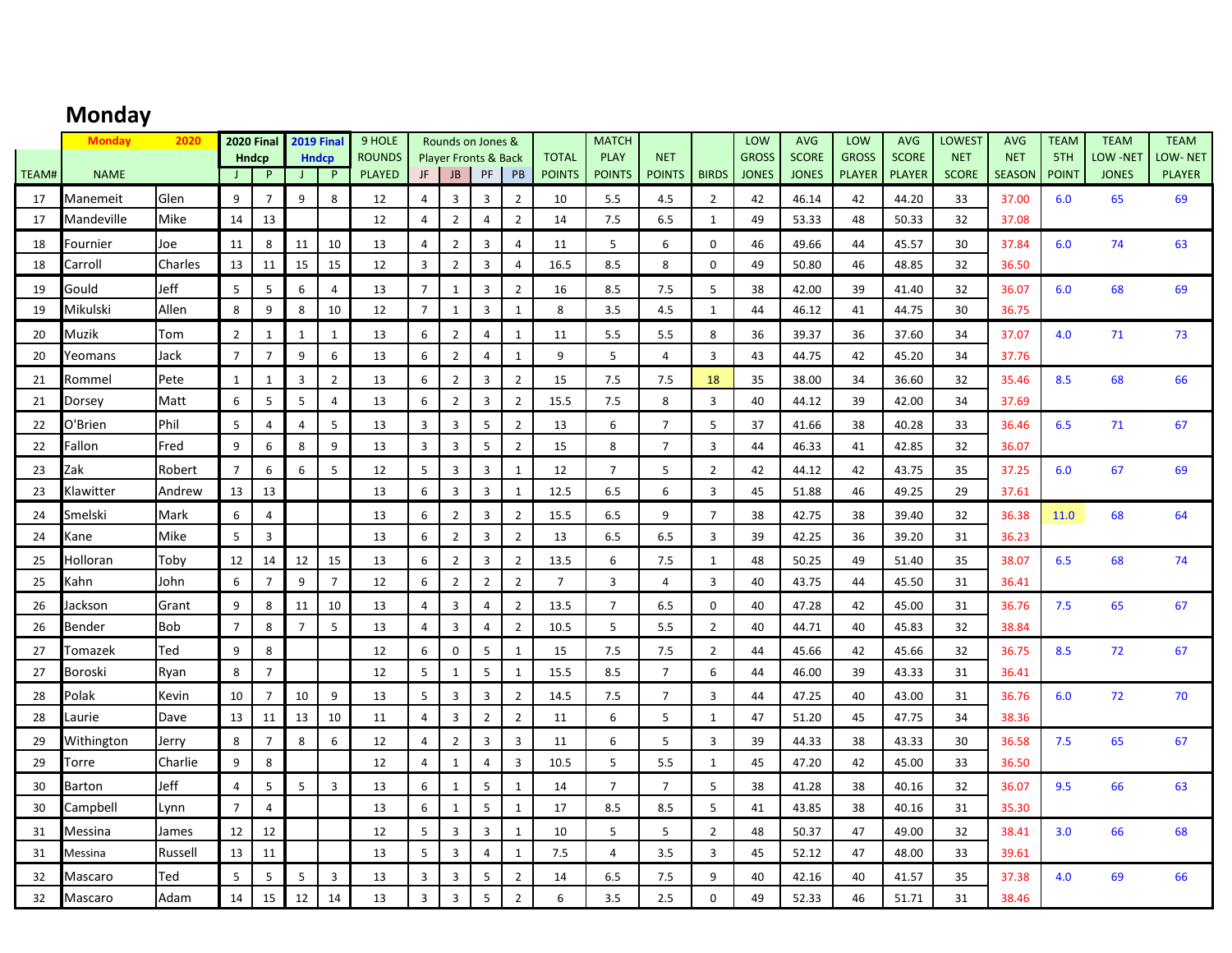# **Monday**

|               | <b>Monday</b>             | 2020                |                     | <b>2020 Final</b>                |                     | <b>2019 Final</b>                | 9 HOLE                         |                                  |                                  | Rounds on Jones &                     |                                  |                               | <b>MATCH</b>                 |                             |                                  | LOW                          | <b>AVG</b>                   | LOW                           | <b>AVG</b>                    | <b>LOWEST</b>              | <b>AVG</b>                  | <b>TEAM</b>         | <b>TEAM</b>              | <b>TEAM</b>              |
|---------------|---------------------------|---------------------|---------------------|----------------------------------|---------------------|----------------------------------|--------------------------------|----------------------------------|----------------------------------|---------------------------------------|----------------------------------|-------------------------------|------------------------------|-----------------------------|----------------------------------|------------------------------|------------------------------|-------------------------------|-------------------------------|----------------------------|-----------------------------|---------------------|--------------------------|--------------------------|
| TEAM#         | <b>NAME</b>               |                     |                     | <b>Hndcp</b><br>P                | J                   | <b>Hndcp</b><br>$\mathsf{P}$     | <b>ROUNDS</b><br><b>PLAYED</b> | JF                               | <b>JB</b>                        | <b>Player Fronts &amp; Back</b><br>PF | PB                               | <b>TOTAL</b><br><b>POINTS</b> | <b>PLAY</b><br><b>POINTS</b> | <b>NET</b><br><b>POINTS</b> | <b>BIRDS</b>                     | <b>GROSS</b><br><b>JONES</b> | <b>SCORE</b><br><b>JONES</b> | <b>GROSS</b><br><b>PLAYER</b> | <b>SCORE</b><br><b>PLAYER</b> | <b>NET</b><br><b>SCORE</b> | <b>NET</b><br><b>SEASON</b> | 5TH<br><b>POINT</b> | LOW -NET<br><b>JONES</b> | LOW-NET<br><b>PLAYER</b> |
|               |                           |                     |                     |                                  |                     |                                  |                                |                                  |                                  |                                       |                                  |                               |                              |                             |                                  |                              |                              |                               |                               |                            |                             |                     |                          |                          |
| 33            | Campbell                  | Shawn<br>Dave       | 3<br>$\overline{3}$ | $\overline{2}$<br>$\overline{4}$ | 3<br>$\overline{4}$ | $\overline{2}$<br>$\overline{4}$ | 13                             | 6<br>6                           | $\overline{2}$<br>$\overline{2}$ | $\overline{4}$<br>$\overline{4}$      | 1<br>$\mathbf{1}$                | 17.5                          | 9<br>$\overline{7}$          | 8.5                         | $\overline{4}$                   | 38                           | 40.50                        | 36                            | 38.00                         | 33                         | 36.46                       | 10.5                | 69                       | 67                       |
| 33            | Javor                     |                     |                     |                                  |                     |                                  | 13                             |                                  |                                  |                                       |                                  | 15.5                          |                              | 8.5                         | 11                               | 36                           | 40.37                        | 39                            | 39.80                         | 31                         | 35.46                       |                     |                          |                          |
| 34<br>34      | Reilly<br>Bosco           | Dennis<br>Micheal   | 17<br>15            | 11<br>15                         | 18<br>14            | 15<br>14                         | 13<br>12                       | 3<br>$\overline{3}$              | 3<br>3                           | $\overline{3}$<br>$\overline{3}$      | $\overline{4}$<br>$\overline{3}$ | 13<br>5.5                     | 7.5<br>2.5                   | 5.5<br>$\overline{3}$       | $\mathbf 0$<br>$\mathbf 0$       | 53<br>51                     | 55.33<br>52.83               | 46<br>48                      | 48.71<br>52.83                | 31<br>35                   | 36.69<br>39.58              | 1.5                 | 72                       | 66                       |
|               |                           |                     |                     |                                  |                     |                                  |                                |                                  |                                  |                                       |                                  |                               |                              |                             |                                  |                              |                              |                               |                               |                            |                             |                     |                          |                          |
| 35<br>35      | <b>Brooder</b><br>Tumiski | Ralph<br><b>Bob</b> | $\overline{7}$<br>6 | 5<br>5                           | 9                   | 5                                | 13<br>13                       | $\overline{4}$<br>$\overline{4}$ | 3<br>$\overline{3}$              | $\overline{4}$<br>$\overline{4}$      | $\overline{2}$<br>$\overline{2}$ | 14<br>16                      | $\overline{7}$<br>8.5        | $\overline{7}$<br>7.5       | 3<br>6                           | 40<br>39                     | 44.57<br>43.14               | 39<br>36                      | 42.16<br>41.66                | 31<br>29                   | 36.23<br>36.07              | 7.5                 | 65                       | 70                       |
|               |                           | <b>Bob</b>          | 6                   | 6                                | $\overline{7}$      | 6                                | 13                             | 5                                | $\overline{2}$                   | 4                                     | $\overline{2}$                   | 19.5                          | 9.5                          | 10                          | $\overline{7}$                   | 38                           | 43.71                        | 39                            |                               | 31                         | 37.15                       |                     | 69                       | 73                       |
| 36<br>36      | Rzepko<br>Smith           | Dion                | 8                   | 9                                | 9                   | 8                                | 10                             | 4                                | $\mathbf{1}$                     | 4                                     | $\mathbf{1}$                     | 9.5                           | 4.5                          | 5                           | $\mathbf{1}$                     | 45                           | 46.40                        | 43                            | 42.66<br>45.60                | 34                         | 38.00                       | 6.0                 |                          |                          |
|               | Adinolfi                  |                     |                     |                                  |                     | 12                               |                                |                                  |                                  |                                       |                                  |                               |                              |                             |                                  |                              |                              |                               |                               |                            |                             |                     |                          |                          |
| 37<br>37      | Filardi                   | Joe<br>Sal          | 12<br>16            | 10<br>16                         | 13<br>15            | 19                               | 13<br>12                       | 6<br>6                           | $\overline{2}$<br>$\overline{2}$ | $\mathbf{3}$<br>$\overline{2}$        | $\overline{2}$<br>$\overline{2}$ | 10.5<br>10                    | 4<br>5                       | 6.5<br>5                    | $\overline{2}$<br>$\overline{2}$ | 45<br>51                     | 50.37<br>55.62               | 43<br>45                      | 47.80<br>52.50                | 30<br>26                   | 36.69<br>37.83              | 7.0                 | 67                       | 56                       |
| 38            | Culmo                     | Mike                | 11                  | 8                                | 10                  | 8                                | 11                             | $\overline{a}$                   | $\overline{2}$                   | 5                                     | $\mathbf 0$                      | 6.5                           | 4.5                          | $\overline{2}$              | $\mathbf{1}$                     | 46                           | 49.33                        | 40                            | 43.50                         | 34                         | 37.70                       | 7.0                 | 72                       | 68                       |
| 38            | Jacobs                    | George              | 11                  | 11                               | 11                  | 10                               | 11                             | $\overline{a}$                   | $\mathbf{1}$                     | 5                                     | $\mathbf{1}$                     | 9                             | $\overline{3}$               | 6                           | 1                                | 47                           | 49.60                        | 45                            | 47.40                         | 34                         | 37.60                       |                     |                          |                          |
| 39            | Longobardi                | John                | 11                  | 11                               |                     |                                  | 13                             | 4                                | $\overline{2}$                   | 5                                     | $\overline{2}$                   | 14                            | $\overline{7}$               | $\overline{7}$              | $\mathbf 0$                      | 46                           | 49.16                        | 44                            | 48.57                         | 31                         | 37.38                       | 6.0                 | 66                       | 66                       |
| 39            | Corniello                 | Frank               | 12                  | 10                               |                     |                                  | 10                             | $\overline{3}$                   | $\mathbf{1}$                     | $\overline{4}$                        | $\overline{2}$                   | 12                            | 6                            | 6                           | $\overline{2}$                   | 46                           | 48.75                        | 44                            | 47.33                         | 32                         | 35.30                       |                     |                          |                          |
| 40            | Minichino                 | Anthony             | 9                   | 8                                | 10                  | $\overline{7}$                   | 13                             | $\overline{4}$                   | $\overline{2}$                   | 5                                     | $\overline{2}$                   | 12                            | 6.5                          | 5.5                         | $\overline{2}$                   | 40                           | 46.00                        | 42                            | 45.57                         | 30                         | 37.23                       | 3.0                 | 73                       | 68                       |
| 40            | Carnale                   | Vic                 | 17                  | 14                               | 15                  | 13                               | 12                             | $\overline{3}$                   | $\overline{2}$                   | 5                                     | $\overline{2}$                   | 9                             | 4.5                          | 4.5                         | $\mathbf{1}$                     | 54                           | 54.40                        | 47                            | 51.42                         | 33                         | 39.00                       |                     |                          |                          |
| 41            | -itzsimmons               | Mark                | 6                   | 5                                | $\overline{7}$      | 8                                | 11                             | 5                                | $\mathbf{1}$                     | $\overline{3}$                        | $\overline{2}$                   | 16.5                          | 9                            | 7.5                         | $\overline{4}$                   | 40                           | 43.33                        | 36                            | 40.60                         | 28                         | 35.27                       | 7.0                 | 72                       | 61                       |
| 41            | Schultz                   | Dennis              | 17                  | 14                               | 16                  | 16                               | 13                             | 6                                | $\mathbf{1}$                     | $\overline{4}$                        | $\overline{2}$                   | 10                            | 5                            | 5                           | $\mathbf{1}$                     | 51                           | 55.28                        | 46                            | 51.16                         | 29                         | 37.84                       |                     |                          |                          |
| 42            | <b>Bartolotta</b>         | Mike                | $\overline{7}$      | 6                                |                     |                                  | 13                             | $\overline{7}$                   | $\overline{2}$                   | $\overline{3}$                        | $\mathbf{1}$                     | 15.5                          | 8                            | 7.5                         | 6                                | 41                           | 44.55                        | 41                            | 43.00                         | 35                         | 38.75                       | 8.0                 | 66                       | 66                       |
| 42            | Sklenka                   | Rich                | 5                   | 5                                |                     |                                  | 13                             | $\overline{7}$                   | $\overline{2}$                   | $\overline{3}$                        | 1                                | 18.5                          | 9.5                          | 9                           | $\overline{7}$                   | 36                           | 42.88                        | 36                            | 40.00                         | 38                         | 36.66                       |                     |                          |                          |
| 43            | Pisani                    | Chris               | 8                   | $\overline{4}$                   |                     |                                  | 13                             | 5                                | $\overline{2}$                   | $\overline{4}$                        | $\overline{2}$                   | 14.5                          | 7.5                          | $\overline{7}$              | $\overline{2}$                   | 43                           | 44.57                        | 38                            | 41.16                         | 33                         | 36.76                       | 7.5                 | 70                       | 69                       |
| 43            | Barry                     | Thomas              | 11                  | 9                                |                     |                                  | 13                             | 5                                | $\overline{2}$                   | $\overline{4}$                        | $\overline{2}$                   | 10                            | 5                            | 5                           | $\mathbf 0$                      | 46                           | 48.85                        | 43                            | 45.50                         | 32                         | 36.61                       |                     |                          |                          |
| 44            | Hatin                     | Mark                | 10                  | 11                               | 13                  | 12                               | 11                             | 5                                | $\mathbf{1}$                     | $\overline{3}$                        | $\overline{2}$                   | 13.5                          | 6.5                          | $\overline{7}$              | $\overline{2}$                   | 44                           | 47.00                        | 43                            | 47.80                         | 32                         | 35.36                       | 3.0                 | 71                       | 72                       |
| 44            | Papa                      | Dave                | 14                  | 12                               | 15                  | 14                               | 13                             | 6                                | $\mathbf{1}$                     | $\overline{3}$                        | $\overline{3}$                   | $\overline{7}$                | $\overline{4}$               | $\overline{3}$              | $\mathbf 0$                      | 50                           | 53.14                        | 47                            | 49.16                         | 35                         | 40.00                       |                     |                          |                          |
| 45            | Sweenev                   | Jim                 | 10                  | 11                               |                     |                                  | 12                             | $\overline{a}$                   | 3                                | 4                                     | 1                                | 18                            | 8.5                          | 9.5                         | 1                                | 44                           | 48.14                        | 44                            | 48.60                         | 32                         | 36.41                       | 8.5                 | 72                       | 68                       |
| 45            | <b>Belkin</b>             | Jeff                | 12                  | 11                               | 13                  | 13                               | 13                             | $\overline{a}$                   | 3                                | 5                                     | $\mathbf{1}$                     | 8.5                           | 4.5                          | $\overline{4}$              | $\mathbf{1}$                     | 47                           | 50.14                        | 40                            | 47.16                         | 28                         | 38.00                       |                     |                          |                          |
| 46            | Doyle                     | Tom                 | 11                  | 8                                | 12                  | 11                               | 13                             | 4                                | 3                                | $\overline{4}$                        | $\overline{2}$                   | 17.5                          | 8                            | 9.5                         | 3                                | 47                           | 48.85                        | 40                            | 45.33                         | 31                         | 36.15                       | 8.5                 | 72                       | 64                       |
| 46            | Palmieri                  | Ed                  | 13                  | 10                               | 11                  | 11                               | 12                             | $\overline{3}$                   | $\overline{3}$                   | $\overline{4}$                        | $\overline{2}$                   | 9.5                           | 3.5                          | 6                           | $\overline{2}$                   | 48                           | 50.16                        | 42                            | 47.16                         | 31                         | 38.08                       |                     |                          |                          |
| 47            | Brennan                   | David               | 6                   | $\overline{7}$                   | 8                   | 8                                | 12                             | 5                                | $\overline{2}$                   | 4                                     | $\mathbf{1}$                     | 13                            | 6                            | $\overline{7}$              | 3                                | 40                           | 43.71                        | 42                            | 44.20                         | 32                         | 35.83                       | 9.5                 | 66                       | 68                       |
| 47            | <b>Brennan</b>            | Ed                  | 10                  | 10                               | 15                  | 10                               | 12                             | 5                                | $\overline{2}$                   | 4                                     | $\mathbf{1}$                     | 15.5                          | 7.5                          | 8                           | $\mathbf 0$                      | 44                           | 48.00                        | 45                            | 48.20                         | 32                         | 35.83                       |                     |                          |                          |
| 48            | Palmieri                  | Dom                 | 12                  | 13                               | 11                  | 11                               | 12                             | $\overline{3}$                   | $\overline{2}$                   | 5                                     | $\overline{2}$                   | 9                             | 5                            | 4                           | $\mathbf 0$                      | 48                           | 50.40                        | 47                            | 50.28                         | 35                         | 39.75                       | 2.0                 | 73                       | 69                       |
| 48            | Kottage                   | Jim                 | 14                  | 10                               | 13                  | 13                               | 13                             | $\overline{4}$                   | $\overline{2}$                   | 5                                     | $\overline{2}$                   | 10.5                          | 6                            | 4.5                         | $\mathbf{1}$                     | 49                           | 51.83                        | 45                            | 46.57                         | 34                         | 37.53                       |                     |                          |                          |
| <b>Totals</b> |                           |                     |                     |                                  |                     |                                  | 1168                           | 435                              | 203                              | 356                                   | 174                              | 1163.5                        | 580                          | 583.5                       | 282                              |                              |                              |                               |                               |                            |                             |                     |                          |                          |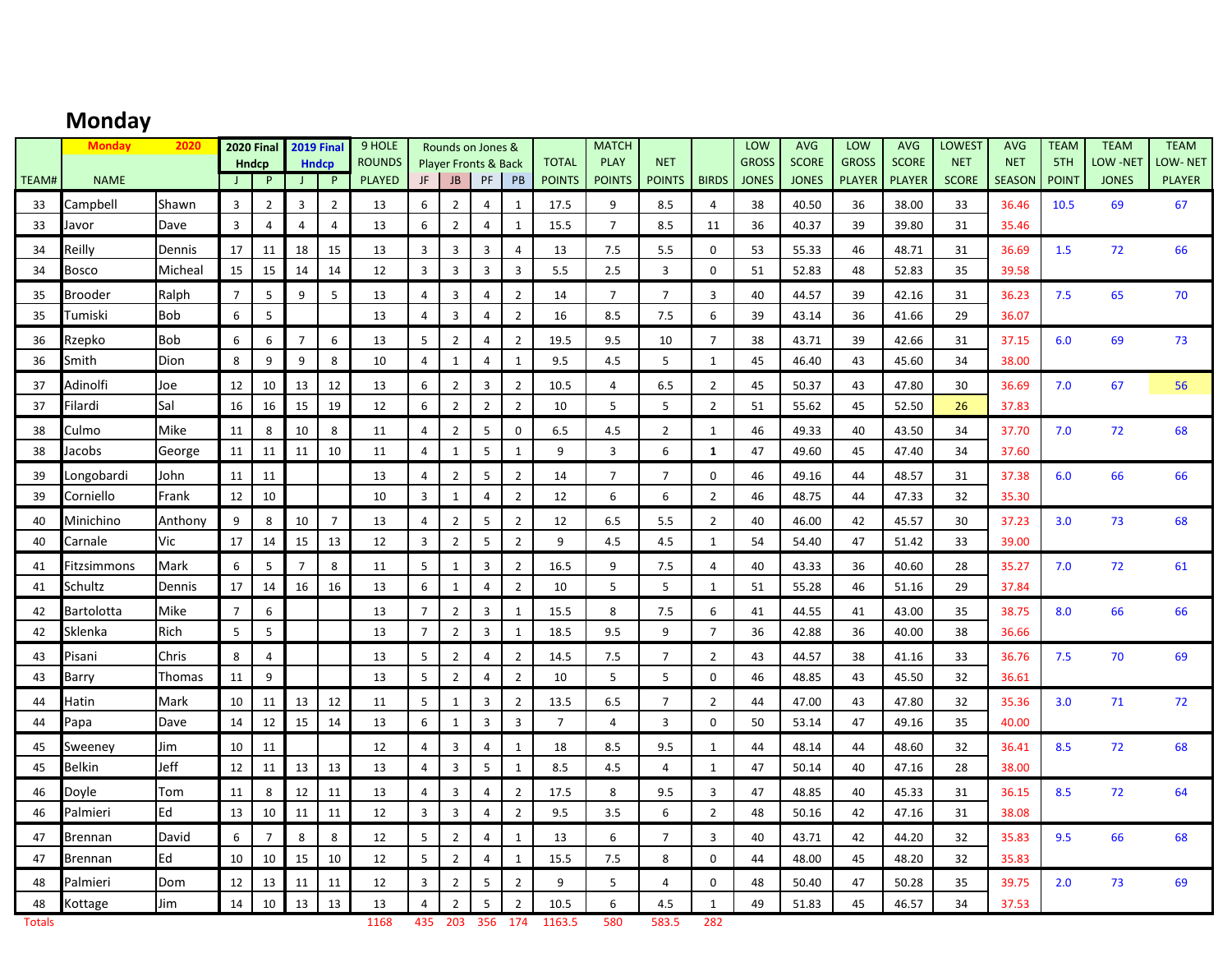# **Tuesday**

|                | <b>Tuesday</b> | 2020         | <b>2020 Final</b> |                |                | <b>2019 Final</b> | 9 HOLE        |                         |                | Rounds on Jones &               |                |                | <b>MATCH</b>   |                |                | LOW          | <b>AVG</b>   | LOW           | <b>AVG</b>    | LOWEST       | <b>AVG</b>    | <b>TEAM</b>  | <b>TEAM</b>     | <b>TEAM</b>    |
|----------------|----------------|--------------|-------------------|----------------|----------------|-------------------|---------------|-------------------------|----------------|---------------------------------|----------------|----------------|----------------|----------------|----------------|--------------|--------------|---------------|---------------|--------------|---------------|--------------|-----------------|----------------|
|                |                |              | <b>Hndcp</b>      |                |                | <b>Hndcp</b>      | <b>ROUNDS</b> |                         |                | <b>Player Fronts &amp; Back</b> |                | <b>TOTAL</b>   | <b>PLAY</b>    | <b>NET</b>     |                | <b>GROSS</b> | <b>SCORE</b> | <b>GROSS</b>  | <b>SCORE</b>  | <b>NET</b>   | <b>NET</b>    | 5TH          | <b>LOW -NET</b> | <b>LOW-NET</b> |
| TEAM#          | <b>NAME</b>    |              | $\mathsf{J}$      | P              | J.             | $\mathsf{P}$      | <b>PLAYED</b> | JF.                     | <b>JB</b>      | PF                              | PB             | <b>POINTS</b>  | <b>POINTS</b>  | <b>POINTS</b>  | <b>BIRDS</b>   | <b>JONES</b> | <b>JONES</b> | <b>PLAYER</b> | <b>PLAYER</b> | <b>SCORE</b> | <b>SEASON</b> | <b>POINT</b> | <b>JONES</b>    | <b>PLAYER</b>  |
| 1              | Gould          | Jeff         | 6                 | 5              | 5              | 4                 | 11            | 3                       | $\overline{2}$ | 4                               | $\overline{2}$ | 9              | 6.5            | 2.5            | 3              | 41           | 42.00        | 38            | 41.33         | 33           | 37.72         | 5.0          | 74              | 66             |
| 1              | Manemeit       | Dave         | 10                | 9              | 9              | 10                | 11            | $\overline{3}$          | $\overline{2}$ | 5                               | $\mathbf{1}$   | 12             | 6.5            | 5.5            | $\overline{2}$ | 46           | 48.40        | 44            | 45.33         | 33           | 37.54         |              |                 |                |
| 2              | Kane           | Mike         | 5                 | 4              | 6              | 4                 | 12            | 6                       | 1              | 3                               | $\overline{2}$ | 9.5            | 4.5            | 5              | 1              | 38           | 43.14        | 38            | 41.00         | 32           | 37.41         | 7.0          | 67              | 67             |
| $\overline{2}$ | Mason          | Richard      | 17                | 16             | 20             | 18                | 12            | 6                       | $\mathbf{1}$   | $\overline{3}$                  | $\overline{2}$ | 11.5           | 5.5            | 6              | $\Omega$       | 52           | 55.85        | 51            | 54.60         | 32           | 37.47         |              |                 |                |
| 3              | Doleys         | Dave         | 6                 | 4              | 6              | 6                 | 10            | 4                       | $\mathbf{1}$   | 3                               | $\overline{2}$ | 16             | 7.5            | 8.5            | $\overline{2}$ | 41           | 43.80        | 38            | 40.00         | 33           | 36.50         | 8.5          | 73              | 67             |
| 3              | Mikulski       | Alan         | 10                | $\overline{7}$ | $\overline{7}$ | 10                | 12            | 5                       | 1              | $\overline{4}$                  | $\overline{2}$ | 13.5           | 6.5            | $\overline{7}$ | $\overline{4}$ | 45           | 47.83        | 40            | 44.83         | 31           | 36.50         |              |                 |                |
| $\overline{4}$ | Hesselback     | Rob          | 15                | 12             | 14             | 17                | 9             | $\overline{2}$          | $\mathbf{1}$   | $\overline{4}$                  | $\overline{2}$ | 8.5            | 3.5            | 5              | $\mathbf{1}$   | 50           | 56.33        | 43            | 49.16         | 28           | 37.77         | 2.0          | 79              | 63             |
| $\overline{4}$ | <b>Block</b>   | Fred         | 22                | 19             | 20             | 20                | 9             | 3                       | $\mathbf{1}$   | 4                               | $\mathbf{1}$   | 5.5            | 3.5            | $\overline{2}$ | $\mathbf{1}$   | 61           | 63.25        | 54            | 57.40         | 35           | 42.44         |              |                 |                |
| 5              | Charzinsky     | Walter       | 12                | 9              | 11             | 12                | 12            | 3                       | $\overline{2}$ | $\overline{4}$                  | $\overline{3}$ | 12             | 5.5            | 6.5            | $\overline{2}$ | 48           | 51.20        | 42            | 45.85         | 31           | 38.16         | 6.0          | 74              | 69             |
| 5              | Gavaletz       | John         | 20                | 15             | 20             | 19                | 11            | $\overline{2}$          | $\overline{2}$ | 4                               | $\overline{3}$ | 12             | $\overline{7}$ | 5              | $\Omega$       | 52           | 59.00        | 47            | 53.42         | 33           | 38.09         |              |                 |                |
| 6              | Tantorski      | Mike         | -5                | 3              | $\overline{7}$ | 5                 | 11            | 3                       | 1              | 5                               | $\overline{2}$ | 12             | 6.5            | 5.5            | 6              | 39           | 43.00        | 37            | 39.42         | 32           | 35.36         | 7.0          | 71              | 64             |
| 6              | Uzzo           | Anthony      | 17                | 13             | 14R            | 14R               | 12            | $\overline{4}$          | $\mathbf{1}$   | 5                               | $\overline{2}$ | 13             | 6.5            | 6.5            | $\mathbf{1}$   | 52           | 56.00        | 46            | 50.71         | 31           | 38.66         |              |                 |                |
| $\overline{7}$ | Cusano         | Luigi        | $\overline{7}$    | $\overline{7}$ | $\overline{7}$ | 6                 | 12            | 4                       | $\mathbf{1}$   | 5                               | $\overline{2}$ | 12.5           | 5.5            | $\overline{7}$ | $\overline{2}$ | 41           | 44.20        | 30            | 43.42         | 32           | 37.83         | 4.5          | 72              | 66             |
| $\overline{7}$ | Pietrarola     | Peter        | 11                | 9              |                |                   | 11            | $\overline{3}$          | $\mathbf{1}$   | 5                               | $\overline{2}$ | 8              | $\overline{4}$ | $\overline{4}$ | $\mathbf 0$    | 47           | 48.25        | 42            | 46.42         | 34           | 37.54         |              |                 |                |
| 8              | Stimpson       | <b>Steve</b> | 9                 | 5              |                |                   | 12            | $\overline{3}$          | $\overline{2}$ | $\overline{4}$                  | $\overline{3}$ | 12.5           | 7.5            | 5              | 6              | 44           | 46.20        | 34            | 42.14         | 28           | 35.83         | 8.0          | 65              | 62             |
| 8              | Farley         | Amy          | 10                | 10             |                |                   | 12            | 3                       | $\overline{2}$ | 4                               | $\overline{3}$ | 17             | 6.5            | 10.5           | 4              | 43           | 49.40        | 42            | 45.57         | 29           | 33.91         |              |                 |                |
| 9              | Staab          | John         | 8                 | $\overline{4}$ |                |                   | 11            | 5                       | $\mathbf{1}$   | $\overline{4}$                  | 1              | 12             | 5              | $\overline{7}$ | $\mathbf{1}$   | 43           | 45.00        | 39            | 39.80         | 32           | 36.09         | 7.0          | 74              | 68             |
| 9              | Gilmore        | Tom          | 17                | 15             |                |                   | 8             | $\overline{\mathbf{3}}$ | $\pmb{0}$      | $\overline{4}$                  | $\mathbf{1}$   | 6.5            | $\mathsf 3$    | 3.5            | $\mathbf 0$    | 54           | 55.00        | 48            | 52.40         | 32           | 37.87         |              |                 |                |
| 10             | Srubas         | Paul         | 12                | 11             |                |                   | 9             | 3                       | 1              | 4                               | 1              | 7.5            | $\overline{4}$ | 3.5            | $\overline{2}$ | 48           | 50.50        | 43            | 47.80         | 31           | 37.77         | 5.0          | 71              | 75             |
| 10             | Bodner         | Dave         | 14                | 14             |                |                   | 10            | $\overline{3}$          | $\overline{2}$ | $\overline{4}$                  | $\mathbf{1}$   | 9.5            | 5              | 4.5            | $\mathbf 0$    | 48           | 52.00        | 48            | 50.20         | 33           | 38.30         |              |                 |                |
| 11             | <b>Bradley</b> | Jeff         | 6                 | 3              |                |                   | 12            | 5                       | $\mathbf{1}$   | $\overline{4}$                  | $\overline{2}$ | 11.5           | 6              | 5.5            | $\overline{7}$ | 39           | 42.83        | 36            | 39.16         | 32           | 36.16         | 6.0          | 60              | 65             |
| 11             | Reardon        | Joy          | 8                 | 6              |                |                   | 11            | $\overline{4}$          | $\mathbf{1}$   | $\overline{4}$                  | $\overline{2}$ | 14.5           | 8              | 6.5            | $\mathbf{1}$   | 40           | 46.20        | 41            | 44.16         | 27           | 34.90         |              |                 |                |
| 12             | anniello       | Dave         | 6                 | 5              |                |                   | 12            | 5                       | 0              | 5                               | $\overline{2}$ | 16             | 8.5            | 7.5            | $\overline{2}$ | 41           | 43.60        | 40            | 43.00         | 31           | 36.08         | 10.0         | 70              | 63             |
| 12             | Ianniello      | Bill         | 8                 | 8              |                |                   | 12            | 5                       | $\mathbf 0$    | 5                               | $\overline{2}$ | 12.5           | 6.5            | 6              | $\overline{4}$ | 43           | 45.40        | 36            | 41.57         | 30           | 35.66         |              |                 |                |
| 13             | Johnston       | Hank         | 10                | $\overline{7}$ |                |                   | 12            | $\overline{4}$          | $\overline{2}$ | 4                               | $\overline{2}$ | 13.5           | 6.5            | $\overline{7}$ | $\overline{4}$ | 43           | 47.83        | 39            | 43.66         | 31           | 37.83         | 7.0          | 72              | 69             |
| 13             | Gayeski        | Paul         | 9                 | 8              |                |                   | 12            | $\overline{4}$          | $\overline{2}$ | 4                               | $\overline{2}$ | 12             | 6              | 6              | $\mathbf 0$    | 43           | 46.33        | 42            | 44.33         | 34           | 37.25         |              |                 |                |
| 14             | Lassila        | Kevin        | 6                 | 5              | $\overline{7}$ | $\overline{7}$    | 10            | $\overline{2}$          | $\mathbf{1}$   | 4                               | 3              | 8.5            | $\overline{4}$ | 4.5            | 4              | 41           | 43.00        | 36            | 41.42         | 30           | 35.50         | 6.5          | 63              | 64             |
| 14             | Brophy         | Rob          | 9                 | 8              | 10             | 8                 | 12            | $\overline{4}$          | $\mathbf{1}$   | 4                               | $\overline{3}$ | 13             | 6.5            | 6.5            | $\overline{2}$ | 42           | 45.60        | 41            | 44.71         | 30           | 35.75         |              |                 |                |
| 15             | Vondaacke      | Eric         | 12                | 12             |                |                   | 12            | 4                       | $\overline{2}$ | $\overline{4}$                  | $\overline{2}$ | 7.5            | $\overline{4}$ | 3.5            | 3              | 48           | 49.50        | 46            | 49.33         | 33           | 38.41         | 2.5          | 76              | 68             |
| 15             | <b>Bonviso</b> | Ed           | 15                | 14             |                |                   | 11            | $\overline{4}$          | $\overline{2}$ | 3                               | $\overline{2}$ | 6              | $\overline{3}$ | $\overline{3}$ | $\mathbf 0$    | 52           | 53.16        | 47            | 51.20         | 31           | 39.00         |              |                 |                |
| 16             | Sutcliffe      | Gary         | 9                 | 9              | 8              | 8                 | 10            | 4                       | $\mathbf{1}$   | $\overline{4}$                  | 1              | 8.5            | 5              | 3.5            | 1              | 44           | 48.40        | 43            | 46.40         | 36           | 40.20         | 2.5          | 74              | 68             |
| 16             | <b>Burgess</b> | Tim          | 6                 | $\overline{3}$ | 5              | $\overline{4}$    | 11            | $\overline{4}$          | $\overline{2}$ | $\overline{4}$                  | $\mathbf{1}$   | 10             | 6              | $\overline{4}$ | $\mathbf 0$    | 40           | 42.50        | 36            | 40.80         | 32           | 37.54         |              |                 |                |
| 17             | Arnold         | Roger        | 11                | 6              |                |                   | 11            | $\overline{2}$          | $\overline{2}$ | $\overline{4}$                  | $\overline{3}$ | 11             | 6              | 5              | $\overline{a}$ | 48           | 48.75        | 38            | 42.57         | 31           | 35.81         | 3.0          | 72              | 66             |
| 17             | Golembeski     | Dave         | 12                | 8              |                |                   | 12            | 3                       | $\overline{2}$ | 4                               | $\overline{3}$ | $\overline{7}$ | 3.5            | 3.5            | 0              | 48           | 50.40        | 44            | 44.71         | 34           | 37.50         |              |                 |                |
| 18             | Miller         | Lori         | 13                | 11             | 16             | 13                | 12            | $\overline{4}$          | $\overline{2}$ | 5                               | $\mathbf{1}$   | 14.5           | 6.5            | 8              | $\mathbf 0$    | 47           | 50.83        | 43            | 48.33         | 32           | 36.25         | 8.0          | 71              | 60             |
| 18             | Saitta         | John         | 11                | 10             | 13             | 11                | 11            | 3                       | $\overline{2}$ | 5                               | $\mathbf{1}$   | 16             | $\overline{7}$ | 9              | $\overline{2}$ | 46           | 48.00        | 40            | 47.66         | 28           | 37.54         |              |                 |                |
| 19             | Perregaux      | David        | 6                 | 5              |                |                   | 10            | 3                       | 1              | 4                               | $\overline{2}$ | 15             | $\overline{7}$ | 8              | 6              | 42           | 44.25        | 38            | 41.50         | 31           | 35.50         | 7.5          | 69              | 67             |
| 19             | Savoie         | Marc         | $\overline{4}$    | $\overline{4}$ |                |                   | 12            | $\overline{4}$          | $\mathbf{1}$   | 5                               | $\overline{2}$ | 13.5           | 6.5            | $\overline{7}$ | $\overline{9}$ | 39           | 40.80        | 38            | 40.28         | 34           | 36.25         |              |                 |                |
| 20             | <b>Ballard</b> | Ann          | 16                | 17             |                |                   | 10            | $\overline{a}$          | 0              | 5                               | $\mathbf{1}$   | 9.5            | 3              | 6.5            | $\Omega$       | 51           | 54.25        | 50            | 54.33         | 32           | 37.80         | 7.0          | 68              | 69             |
| 20             | Savoie         | Sue          | 8                 | 6              |                |                   | 12            | $\overline{4}$          | $\mathbf{1}$   | 5                               | $\overline{2}$ | 13.5           | $\overline{7}$ | 6.5            | $\overline{2}$ | 43           | 46.60        | 40            | 43.00         | 29           | 36.50         |              |                 |                |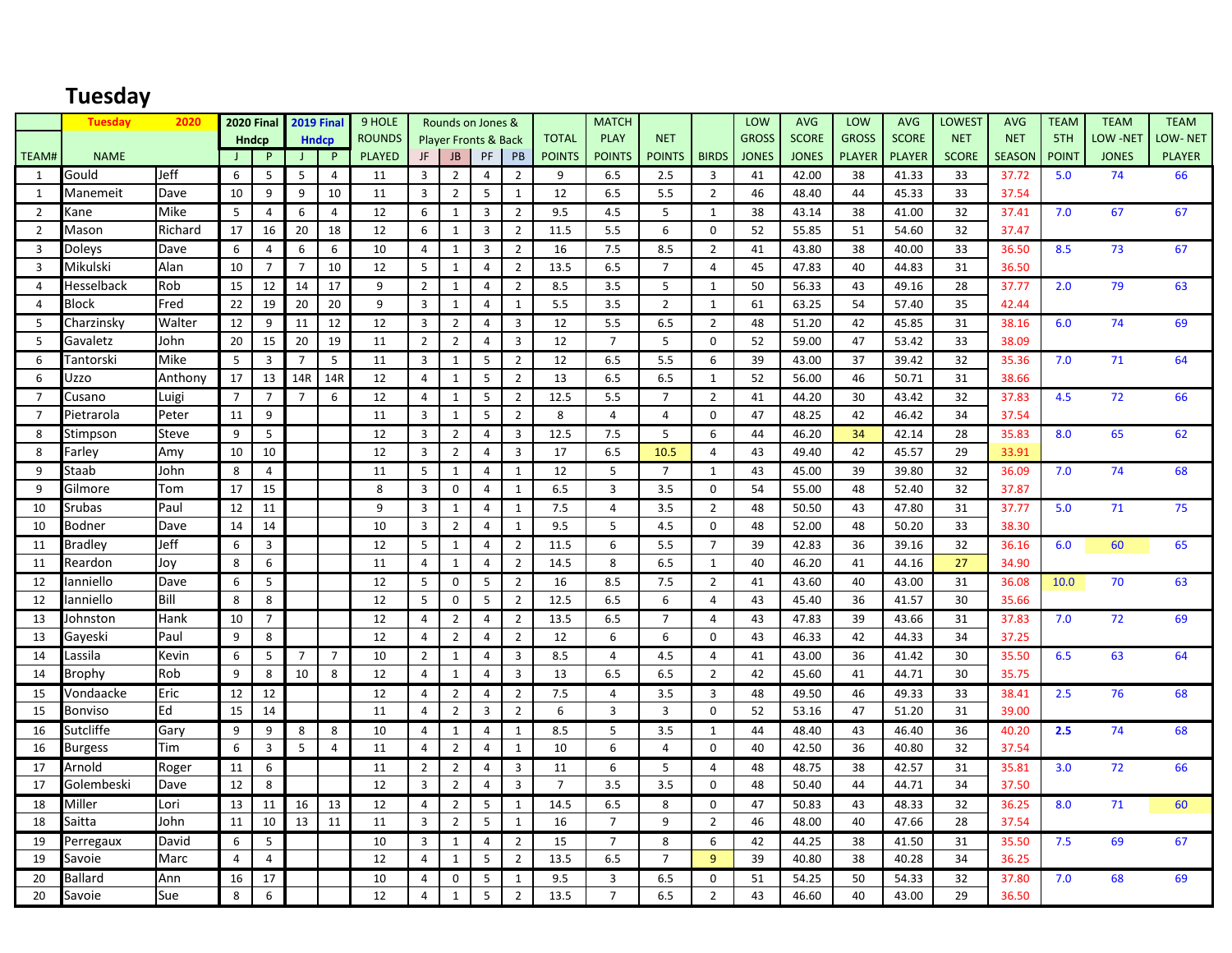#### **Tuesday**

|       | <b>Tuesday</b>   | 2020         |                |                | 2020 Final 2019 Final |                | 9 HOLE        |                | Rounds on Jones &               |                |                |                | <b>MATCH</b>   |                |                         | LOW          | <b>AVG</b>   | LOW           | <b>AVG</b>   | <b>LOWEST</b> | <b>AVG</b> | <b>TEAM</b> | <b>TEAM</b>     | <b>TEAM</b>   |
|-------|------------------|--------------|----------------|----------------|-----------------------|----------------|---------------|----------------|---------------------------------|----------------|----------------|----------------|----------------|----------------|-------------------------|--------------|--------------|---------------|--------------|---------------|------------|-------------|-----------------|---------------|
|       |                  |              |                | <b>Hndcp</b>   |                       | <b>Hndcp</b>   | <b>ROUNDS</b> |                | <b>Player Fronts &amp; Back</b> |                |                | <b>TOTAL</b>   | <b>PLAY</b>    | <b>NET</b>     |                         | <b>GROSS</b> | <b>SCORE</b> | <b>GROSS</b>  | <b>SCORE</b> | <b>NET</b>    | <b>NET</b> | 5TH         | <b>LOW -NET</b> | LOW-NET       |
| TEAM# | <b>NAME</b>      |              |                | P              |                       | P.             | <b>PLAYED</b> | JF             | <b>JB</b>                       | PF             | PB             | <b>POINTS</b>  | <b>POINTS</b>  | POINTS   BIRDS |                         | <b>JONES</b> | <b>JONES</b> | <b>PLAYER</b> | PLAYER       | <b>SCORE</b>  | SEASON     | POINT       | <b>JONES</b>    | <b>PLAYER</b> |
| 21    | Whitehead        | Conrad       | 10             | 10             | 9                     | 11             | 6             | 3              | $\mathbf 0$                     | $\overline{2}$ | 1              | 3              | 1.5            | 1.5            | $\overline{2}$          | 46           | 50.00        | 44            | 46.66        | 32            | 38.33      | 5.0         | 70              | 71            |
| 21    | Lamb             | <b>Rich</b>  | 17             | 11             | 16                    | 13             | 8             | 3              | $\overline{2}$                  |                | $\overline{2}$ | 4              | 2              | 2              |                         | 51           | 53.60        | 40            | 48.00        | 27            | 37.87      |             |                 |               |
| 21    | Gallant          | John         | 11             | 9              | 12                    | 9              | 10            | 4              | $\overline{2}$                  | 3              | $\mathbf{1}$   | 9.5            | 5.5            | 4              | 3                       | 45           | 49.16        | 45            | 47.50        | 34            | 38.40      |             |                 |               |
| 22    | Milot            | Joe          | 11             | 9              | 9                     | 10             | 9             | 5              | $\mathbf 0$                     | $\overline{2}$ | $\overline{2}$ | 6              | 3              | 3              | $\overline{2}$          | 50           | 51.75        | 40            | 46.00        | 31            | 38.62      | 3.0         | 82              | 70            |
| 22    | Pire             | Eric         | 12             | 11             | 12                    | 12             | 9             | $\overline{a}$ | $\mathbf{1}$                    | 3              | $\mathbf{1}$   | 6              | 3              | 3              | $\Omega$                | 50           | 52.50        | 48            | 49.50        | 35            | 38.75      |             |                 |               |
| 23    | Crane            | Tony         | $5^{\circ}$    | 5              | $\overline{ }$        | 4              | 12            | 4              | -1                              | 5              | $\overline{2}$ | 11             | 4.5            | 6.5            |                         | 40           | 43.60        | 40            | 41.42        | 32            | 36.16      | 8.0         | 64              | 67            |
| 23    | Ruder            | Ted          | 9              | 10             |                       |                | 11            | 4              | -1                              | 5              |                | 12             | 6              | 6              | $\overline{2}$          | 41           | 46.80        | 42            | 46.16        | 32            | 38.27      |             |                 |               |
| 24    | Ivans            | Jeff         | $\overline{7}$ | 8              | 8                     | 9              | 11            | $\overline{a}$ | -1                              | $\overline{3}$ | $\overline{3}$ | 11.5           | 6              | 5.5            | 3                       | 40           | 45.50        | 41            | 43.88        | 31            | 36.20      | 5.0         | 74              | 67            |
| 24    | Farrell          | <b>Brian</b> | 19             | 18             | 18                    | 18             | 9             | 2              | 1                               | 3              | 3              | 2.5            | $\mathbf{1}$   | 1.5            | $\Omega$                | 58           | 59.00        | 52            | 55.16        | 34            | 38.87      |             |                 |               |
| 25    | Vandervliet      | Tom          | 16             | 10             | 15                    | 12             | 12            | 5              | $\mathbf{1}$                    | 4              | $\overline{2}$ | 15             | 8              | $\overline{7}$ | $\overline{\mathbf{1}}$ | 49           | 53.33        | 43            | 47.83        | 32            | 37.58      | 9.5         | 71              | 66            |
| 25    | Vandervliet      | Eric         | 14             | 13             | 19                    | 17             | 12            | 5              | $\mathbf{1}$                    | $\overline{4}$ | $\overline{2}$ | 20             | 10             | 10             |                         | 50           | 53.16        | 47            | 50.50        | 31            | 37.08      |             |                 |               |
| 26    | <b>Bussolari</b> | Matt         | 8              | 6              | 9                     | $\overline{7}$ | 12            | 5              | 1                               | $\overline{4}$ | $\overline{2}$ | 17.5           | 8.5            | 9              | Δ                       | 42           | 45.33        | 38            | 42.33        | 31            | 35.16      | 4.5         | 75              | 72            |
| 26    | Florio           | Tyler        | 10             | 9              |                       |                | 5             | 3              | 0                               | $\overline{2}$ | 0              | $\overline{2}$ | $\mathbf{1}$   | $\mathbf{1}$   | $\Omega$                | 48           | 48.33        | 44            | 44.50        | 38            | 39.40      |             |                 |               |
| 27    | Miller           | Kevin        | 8              | 6              | 6                     | $\overline{7}$ | 11            | 3              | -1                              | $\overline{4}$ | $\overline{3}$ | 10.5           | 5.5            | 5              | $\Delta$                | 44           | 45.50        | 40            | 42.85        | 33            | 37.36      | 7.5         | 72              | 69            |
| 27    | Stein            | Alan         | 8              | 5              | 8                     | $\overline{3}$ | 12            | 3              | $\overline{2}$                  | $\overline{4}$ | 3              | 14.5           | 7.5            | $\overline{7}$ | 8                       | 43           | 45.00        | 39            | 42.14        | 34            | 37.91      |             |                 |               |
| 28    | Daley            | <b>Mike</b>  | 6              | 5              | 5                     | 3              | 12            | 5              | -1                              | 4              | $\overline{2}$ | 8.5            | 4.5            | $\overline{a}$ | Δ                       | 41           | 43.16        | 36            | 41.16        | 32            | 38.00      | 10.0        | 71              | 65            |
| 28    | Wygonik          | Jim          | 10             | 11             | 10                    | 9              | 11            | 4              | $\mathbf{1}$                    | $\overline{4}$ | $\overline{2}$ | 13             | 6.5            | 6.5            |                         | 46           | 49.00        | 42            | 48.66        | 30            | 38.54      |             |                 |               |
| 29    | Sprague          | <b>Bob</b>   | 8              | $\overline{7}$ | 6                     | $\overline{7}$ | 11            | 5              | $\overline{1}$                  | $\overline{2}$ | 3              | 13             | $\overline{7}$ | 6              | $\mathbf{1}$            | 42           | 46.83        | 37            | 43.60        | 29            | 37.81      | 6.0         | 70              | 69            |
| 29    | Zebarth          | Dave         | 11             | 12             | 10                    | 10             | 12            | 5              | 1                               | 3              | 3              | 9              | $\overline{a}$ | 5              | 3                       | 43           | 49.16        | 44            | 49.83        | 31            | 39.41      |             |                 |               |
| 30    | Bernard          | Eriv         | 8              | 8              |                       |                | 12            | 4              | $\overline{2}$                  | $\overline{4}$ | $\overline{2}$ | 12.5           | 6.5            | 6              | $\overline{7}$          | 40           | 46.16        | 42            | 44.83        | 30            | 35.83      | 3.0         | 66              | 71            |
| 30    | Arnold           | Jeff         | 16             | 11             |                       |                | 12            | $\Delta$       | $\overline{2}$                  | $\overline{4}$ | $\overline{2}$ | 9              | 5              | 4              | $\overline{2}$          | 53           | 54.66        | 42            | 49.00        | 29            | 39.66      |             |                 |               |
| 31    | Gullev           | <b>Bob</b>   | 3              | $\overline{2}$ |                       |                | 12            | 4              | $\overline{2}$                  | 4              | $\overline{2}$ | 12             | 5              | $\overline{7}$ | $\overline{7}$          | 37           | 40.16        | 36            | 38.00        | 34            | 36.91      | 6.5         | 69              | 67            |
| 31    | Moynihans        | Todd         | 4              | 4              |                       |                | 11            | 3              | $\overline{2}$                  | 4              | $\overline{2}$ | 10             | 4.5            | 5.5            | 5                       | 39           | 42.00        | 36            | 41.00        | 30            | 37.27      |             |                 |               |
| 32    | Teran            | Gonzalo      | 9              | 8              |                       |                | 12            | 3              | 1                               | 5              | 3              | 13.5           | 6.5            | $\overline{7}$ | 3                       | 45           | 47.25        | 40            | 45.37        | 29            | 37.16      | 6.5         | 72              | 61            |
| 32    | Ginsburg         | Gil          | 13             | 12             |                       |                | 12            | 3              | -1                              | 5              | 3              | 15.5           | 7.5            | 8              |                         | 49           | 51.50        | 44            | 49.00        | 32            | 38.41      |             |                 |               |

Totals 664 226 75 241 122 672.5 333.5 339 159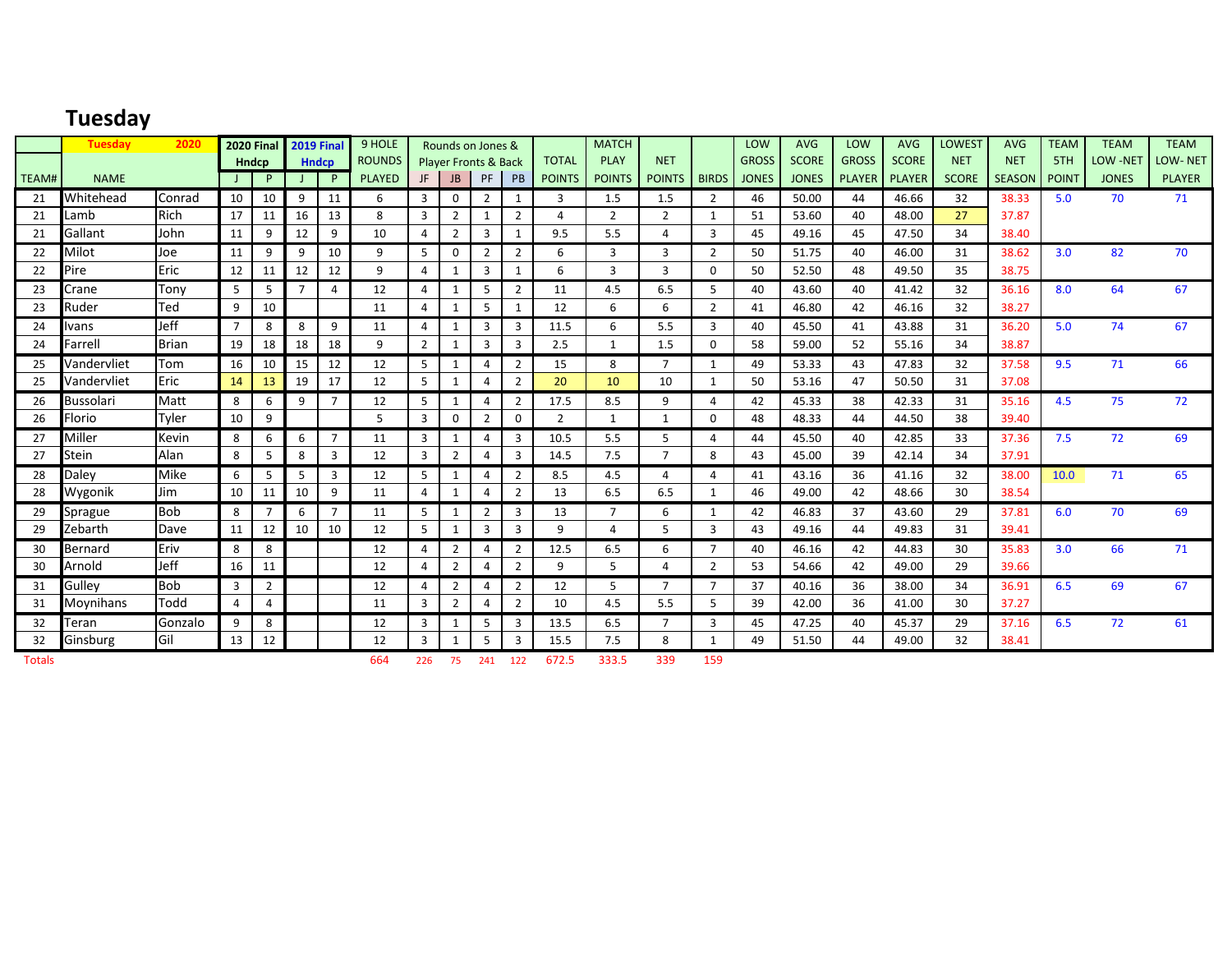# **Thursday**

|                | <b>THURSDAY</b> | 2020         |                | 2020 Final <b>I</b> |                | <b>2019 Final</b> | 9 HOLE         |                |                | Rounds on Jones &               |                |                | <b>MATCH</b>   |                |                | LOW          | <b>AVG</b>   | LOW           | <b>AVG</b>    | <b>LOWEST</b> | <b>AVG</b>    | <b>TEAM</b> | <b>TEAM</b>  | <b>TEAM</b>    |
|----------------|-----------------|--------------|----------------|---------------------|----------------|-------------------|----------------|----------------|----------------|---------------------------------|----------------|----------------|----------------|----------------|----------------|--------------|--------------|---------------|---------------|---------------|---------------|-------------|--------------|----------------|
|                |                 |              |                | <b>Hndcp</b>        |                | <b>Hndcp</b>      | <b>ROUNDS</b>  |                |                | <b>Player Fronts &amp; Back</b> |                | <b>TOTAL</b>   | <b>PLAY</b>    | <b>NET</b>     |                | <b>GROSS</b> | <b>SCORE</b> | <b>GROSS</b>  | <b>SCORE</b>  | <b>NET</b>    | <b>NET</b>    | 5TH         | LOW -NET     | <b>LOW-NET</b> |
| TEAM#          | <b>NAME</b>     |              |                | P                   |                | P                 | <b>PLAYED</b>  | JF             | <b>JB</b>      | PF                              | PB             | <b>POINTS</b>  | <b>POINTS</b>  | <b>POINTS</b>  | <b>BIRDS</b>   | <b>JONES</b> | <b>JONES</b> | <b>PLAYER</b> | <b>PLAYER</b> | <b>SCORE</b>  | <b>SEASON</b> | POINT       | <b>JONES</b> | <b>PLAYER</b>  |
| 1              | Sandacata       | Dennis       | 6              | 5                   |                |                   | 11             | -5             | $\overline{2}$ | 3                               | 1              | 15             | 7.5            | 7.5            | 5              | 40           | 42.57        | 38            | 40.50         | 33            | 36.27         | 7.0         | 71           | 68             |
| -1             | <b>Barone</b>   | Tim          | 10             | 8                   |                |                   | 12             | 5              | $\overline{2}$ | 4                               | 1              | 10.5           | 5              | 5.5            | 1              | 45           | 48.14        | 38            | 44.60         | 29            | 37.41         |             |              |                |
| $\overline{2}$ | Manemeit        | Norm         | $\overline{a}$ | $\mathbf{1}$        | $\overline{2}$ | $\overline{3}$    | 11             | 6              | 1              | $\overline{4}$                  | $\overline{0}$ | 8.5            | 4.5            | 4              | $\overline{7}$ | 37           | 40.28        | 34            | 36.25         | 32            | 36.27         | 6.0         | 71           | 63             |
| $\overline{2}$ | Manemeit        | Dave         | 10             | 6                   | 10             | 8                 | 11             | 6              | 1              | 4                               | $\mathbf 0$    | 10.5           | 5.5            | 5              | $\overline{3}$ | 45           | 47.85        | 37            | 41.50         | 30            | 36.00         |             |              |                |
| 3              | <b>Brewer</b>   | Rich         | 12             | 11                  | 14             | 13                | 12             | 6              | 1              | 4                               | 1              | 11.5           | 6              | 5.5            | 2              | 47           | 49.85        | 44            | 47.40         | 32            | 36.58         | 4.0         | 71           | 66             |
| $\overline{3}$ | Horan           | <b>Bob</b>   | 17             | 16                  | 16             | 18                | 11             | 5              | $\mathbf{1}$   | 4                               | $\mathbf{1}$   | 8              | 4              | 4              | 0              | 50           | 56.16        | 50            | 54.00         | 33            | 38.63         |             |              |                |
| $\overline{4}$ | Philipse        | Pete         | 8              | 8                   | 8              | 11                | 12             | -5             | $\overline{2}$ | 4                               | $\mathbf{1}$   | 10.5           | 5              | 5.5            | $\Omega$       | 40           | 45.14        | 40            | 43.80         | 29            | 35.83         | 8.0         | 61           | 55             |
| $\overline{4}$ | Arpaia          | Carl         | 10             | $\overline{7}$      | 13             | 9                 | 12             | 5              | $\overline{2}$ | $\overline{4}$                  | $\mathbf{1}$   | 15.5           | 7.5            | 8              | $\overline{2}$ | 43           | 47.71        | 36            | 44.00         | 26            | 36.00         |             |              |                |
| 5              | <b>Burgess</b>  | Wayne        | 3              | 4                   | 5              | 3                 | 12             | $\overline{7}$ | 1              | 3                               | 1              | 11.5           | 6              | 5.5            | 10             | 35           | 40.37        | 38            | 40.00         | 31            | 36.00         | 5.5         | 68           | 66             |
| 5              | Gould           | Jeff         | 5              | 5                   | 4              | 5                 | 12             | $\overline{7}$ | $\mathbf{1}$   | $\overline{3}$                  | 1              | 11             | 5.5            | 5.5            | 4              | 37           | 43.00        | 37            | 41.25         | 31            | 37.33         |             |              |                |
| 6              | Cordero         | Joe          | 11             | 9                   | 8              | 9                 | 11             | 5              | 1              | 4                               | 1              | 10.5           | 5              | 5.5            | 1              | 46           | 48.00        | 40            | 45.60         | 30            | 37.36         | 4.0         | 73           | 62             |
| 6              | Passante        | Jeff         | 6              | 6                   | $\overline{7}$ | 8                 | 9              | -5             | $\Omega$       | 3                               | 1              | 11.5           | 5.5            | 6              | 1              | 43           | 43.60        | 40            | 40.25         | 31            | 35.11         |             |              |                |
| $\overline{7}$ | Javor           | Dave         | 4              | 4                   | 5              | 4                 | 12             | 6              | $\overline{2}$ | 4                               | 0              | 15             | 8.5            | 6.5            | 5              | 38           | 40.75        | 38            | 40.25         | 32            | 36.75         | 6.0         | 69           | 71             |
| $\overline{7}$ | lavor           | Nancy        | 9              | 8                   | 10             | 6                 | 10             | -5             | 2              | $\overline{3}$                  | $\mathbf 0$    | $\overline{7}$ | 4              | 3              | 3              | 44           | 47.57        | 42            | 43.66         | 35            | 37.90         |             |              |                |
| 8              | Heimann         | Paul         | 8              | 6                   | 9              | 8                 | 10             | $\overline{4}$ | $\overline{2}$ | 3                               | 1              | 15             | $\overline{7}$ | 8              | 2              | 40           | 45.00        | 39            | 40.25         | 31            | 34.40         | 11.5        | 70           | 59             |
| 8              | Harrison        | <b>Dick</b>  | 9              | 6                   | 9              | 6                 | 11             | 4              | $\overline{2}$ | 3                               | $\overline{2}$ | 18.5           | 9              | 9.5            | 3              | 43           | 47.33        | 35            | 42.00         | 27            | 36.90         |             |              |                |
| 9              | Glenewinkel     | Pete         | 5              | 3                   | 4              | $\overline{2}$    | 11             | 4              | 1              | 4                               | $\overline{2}$ | 12.5           | $\overline{7}$ | 5.5            | 4              | 40           | 41.00        | 36            | 39.33         | 33            | 37.09         | 5.5         | 72           | 65             |
| 9              | Van Der Beek    | Jim          | 8              | 6                   | 6              | $\overline{7}$    | 11             | $\overline{4}$ | $\overline{2}$ | 3                               | $\overline{2}$ | 14             | $\overline{7}$ | $\overline{7}$ | $\overline{2}$ | 43           | 44.83        | 36            | 42.20         | 29            | 36.54         |             |              |                |
| 10             | Churma          | Sharon       | 6              | 6                   | 10             | 5                 | 12             | 5              | $\overline{2}$ | $\overline{4}$                  | 1              | 14.5           | 6.5            | 8              | $\overline{3}$ | 37           | 42.57        | 38            | 41.60         | 29            | 34.66         | 7.0         | 75           | 78             |
| 10             | Langella        | Joe          | 20             | 21                  | 19             | 20                | $\overline{2}$ | 1              | $\mathbf 0$    | 0                               | -1             | $\mathbf{1}$   | 0.5            | 0.5            | 0              | 59           | 59.00        | 61            | 61.00         | 40            | 41.00         |             |              |                |
| 11             | Volpe           | Al           | 14             | 14                  |                |                   | 12             | $\overline{4}$ | $\overline{2}$ | 4                               | $\overline{2}$ | 9              | 3.5            | 5.5            | $\Omega$       | 50           | 52.00        | 49            | 51.16         | 33            | 37.16         | 3.0         | 71           | 59             |
| 11             | <b>Fillson</b>  | Chris        | 15             | 13                  |                |                   | 11             | $\overline{4}$ | $\overline{2}$ | $\overline{3}$                  | $\overline{2}$ | 6              | 3.5            | 2.5            | 0              | 51           | 53.16        | 42            | 50.60         | 26            | 37.90         |             |              |                |
| 12             | Heimann         | Fred         | 10             | 9                   | 9              | 9                 | 12             | -5             | $\overline{2}$ | 4                               | 1              | 9              | 4.5            | 4.5            | $\mathbf{1}$   | 45           | 48.42        | 44            | 45.80         | 35            | 38.41         | 5.5         | 71           | 66             |
| 12             | Waters          | <b>Tim</b>   | 12             | 12                  | 14             | 13                | 12             | 5              | $\overline{2}$ | $\overline{4}$                  | $\mathbf{1}$   | 9.5            | 4.5            | 5              | 3              | 48           | 50.28        | 44            | 48.40         | 31            | 37.16         |             |              |                |
| 13             | Guyette         | <b>Brian</b> | 11             | 11                  | 11             | 11                | 11             | 6              | 1              | 4                               | $\mathbf 0$    | 10             | 5.5            | 4.5            | 1              | 44           | 48.85        | 45            | 47.25         | 32            | 37.72         | 5.0         | 76           | 73             |
| 13             | Gronau          | Tom          | 8              | 8                   |                |                   | $\overline{a}$ | $\overline{2}$ | $\mathbf 0$    | $\overline{2}$                  | $\mathbf 0$    | $\overline{4}$ | $\overline{2}$ | $\overline{2}$ | $\overline{2}$ | 41           | 43.00        | 42            | 45.50         | 33            | 36.75         |             |              |                |
| 14             | Smelski         | Mark         | 6              | 5                   | 5              | $\overline{4}$    | 12             | $\overline{7}$ | 1              | 4                               | 0              | 15.5           | 8              | 7.5            | 6              | 39           | 43.62        | 35            | 39.50         | 29            | 36.83         | 8.0         | 69           | 62             |
| 14             | Mahoney         | Matt         | $\overline{7}$ | $\overline{7}$      | 8              | $\overline{7}$    | 10             | 5              | $\mathbf{1}$   | 4                               | 0              | 11             | 5              | 6              | $\overline{2}$ | 41           | 45.33        | 40            | 44.00         | 33            | 36.60         |             |              |                |
| 15             | Daley           | Jon          | 8              | 3                   | $\overline{7}$ | 5                 | 11             | 5              | 1              | 4                               | 1              | 10.5           | 5              | 5.5            | 3              | 42           | 45.50        | 38            | 39.60         | 33            | 37.27         | 4.5         | 69           | 68             |
| 15             | Tencza          | Rob          | $\overline{a}$ | $\overline{4}$      | 5              | 4                 | 10             | $\overline{4}$ | $\mathbf{1}$   | 5                               | $\mathbf 0$    | 7.5            | 3.5            | 4              | $\overline{7}$ | 38           | 40.80        | 38            | 40.80         | 33            | 36.60         |             |              |                |
| 16             | Bradley         | Jeff         | 4              | 4                   | 4              | 4                 | 12             | 6              | 1              | 4                               | $\mathbf{1}$   | 12.5           | $\overline{7}$ | 5.5            | 8              | 37           | 41.57        | 37            | 40.80         | 32            | 36.66         | 4.5         | 67           | 68             |
| 16             | Linden          | Jeff         | 11             | 10                  | 11             | 10                | 11             | 6              | $\mathbf{1}$   | 3                               | 1              | 6              | 3              | 3              | $\mathbf{1}$   | 43           | 49.42        | 46            | 49.75         | 31            | 38.81         |             |              |                |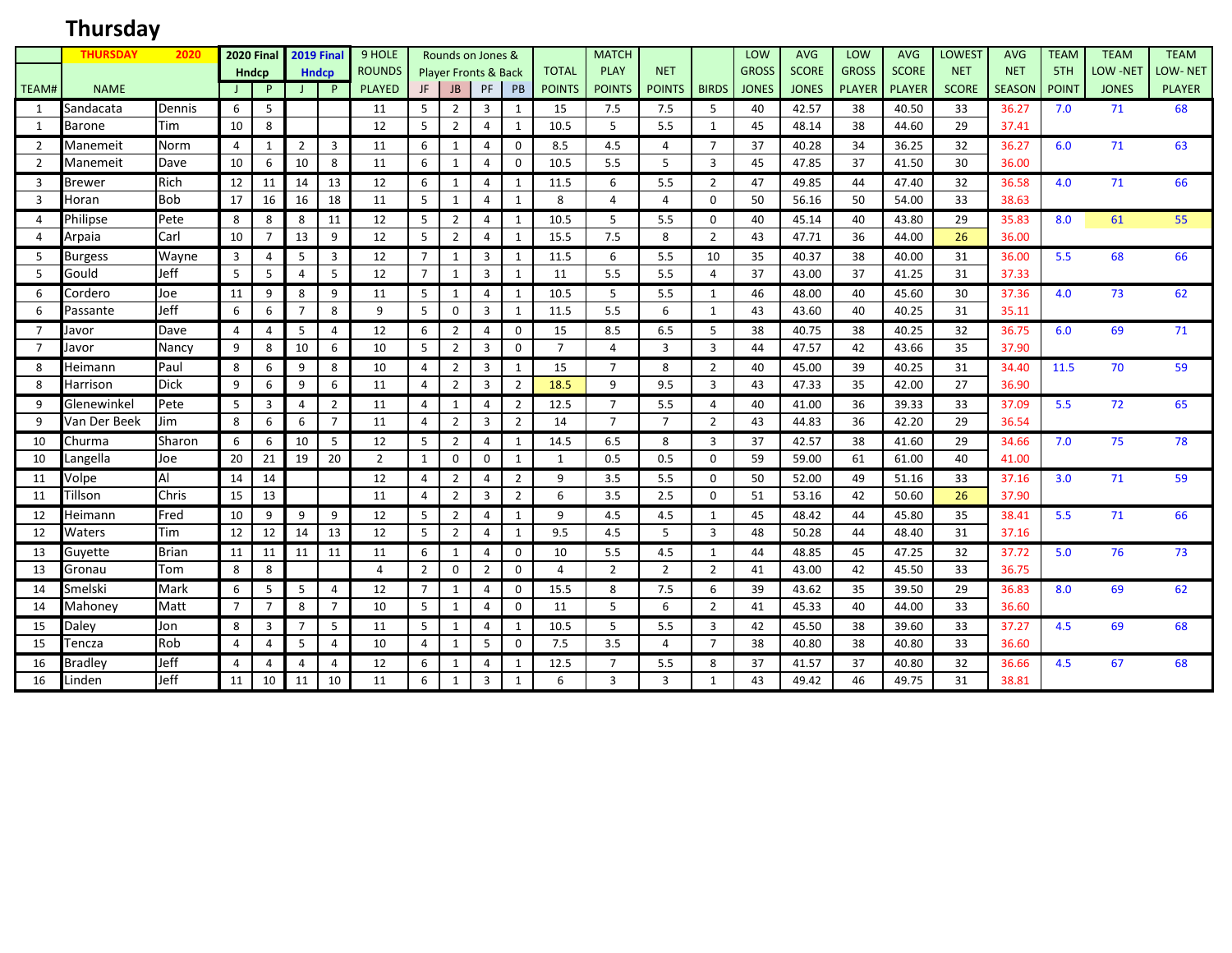# **Thursday**

|              | <b>THURSDAY</b>    | 2020         |                 | <b>2020 Final</b> |                | <b>2019 Final</b> | 9 HOLE          |                | Rounds on Jones &               |                |                |                | <b>MATCH</b>   |                |                | LOW          | <b>AVG</b>   | LOW           | <b>AVG</b>    | <b>LOWEST</b> | <b>AVG</b>    | <b>TEAM</b>  | <b>TEAM</b>     | <b>TEAM</b>    |
|--------------|--------------------|--------------|-----------------|-------------------|----------------|-------------------|-----------------|----------------|---------------------------------|----------------|----------------|----------------|----------------|----------------|----------------|--------------|--------------|---------------|---------------|---------------|---------------|--------------|-----------------|----------------|
|              |                    |              |                 | <b>Hndcp</b>      |                | <b>Hndcp</b>      | <b>ROUNDS</b>   |                | <b>Player Fronts &amp; Back</b> |                |                | <b>TOTAL</b>   | <b>PLAY</b>    | <b>NET</b>     |                | <b>GROSS</b> | <b>SCORE</b> | <b>GROSS</b>  | <b>SCORE</b>  | <b>NET</b>    | <b>NET</b>    | 5TH          | <b>LOW -NET</b> | <b>LOW-NET</b> |
| <b>TEAM#</b> | <b>NAME</b>        |              |                 | P                 |                | P                 | <b>PLAYED</b>   | JF             | <b>JB</b>                       | <b>PF</b>      | PB             | <b>POINTS</b>  | <b>POINTS</b>  | <b>POINTS</b>  | <b>BIRDS</b>   | <b>JONES</b> | <b>JONES</b> | <b>PLAYER</b> | <b>PLAYER</b> | <b>SCORE</b>  | <b>SEASON</b> | <b>POINT</b> | <b>JONES</b>    | <b>PLAYER</b>  |
| 17           | Kelly              | Kevin        | $\overline{2}$  | 3                 | 5              | 4                 | 12              | 3              | 3                               | $\overline{4}$ | 2              | 18             | 8.5            | 9.5            | 13             | 37           | 38.00        | 35            | 39.16         | 30            | 34.50         | 10.5         | 69              | 64             |
| 17           | Mastrogiacomo Matt |              | 11              | $\overline{7}$    | 10             | 11                | 11              | $\overline{3}$ | 2                               | $\overline{4}$ | $\overline{2}$ | 15             | $\overline{7}$ | 8              | 1              | 47           | 49.20        | 39            | 43.00         | 30            | 35.63         |              |                 |                |
| 18           | Casa               | Rich         | 11              | 8                 | 11             | 10                | 11              | 3              | 3                               | 5              | $\mathbf 0$    | 9              | 4.5            | 4.5            | 1              | 45           | 48.66        | 39            | 43.60         | 29            | 36.45         | 6.5          | 70              | 65             |
| 18           | Lanza              | Sam          | 16              | 15                | 17             | 16                | 12              | $\overline{4}$ | 3                               | 5              | $\mathbf{0}$   | 13.5           | 7.5            | 6              | 0              | 50           | 54.71        | 50            | 52.00         | 33            | 38.00         |              |                 |                |
| 19           | Melzmuf            | Tom          | 10              | 10                | 9              | 8                 | 12              | 3              | 3                               | $\overline{4}$ | 2              | 6              | 2.5            | 3.5            | 3              | 44           | 48.33        | 45            | 46.83         | 34            | 39.41         | 3.0          | 70              | 66             |
| 19           | Lastrina           | Lou          | 15              | 13                | 14             | 15                | 8               | $\overline{2}$ | $\overline{2}$                  | 3              | $\mathbf{1}$   | $\overline{7}$ | $\overline{4}$ | $\overline{3}$ | $\Omega$       | 47           | 52.25        | 45            | 49.50         | 30            | 37.50         |              |                 |                |
| 20           | Jetmar             | Dave         | 10              | 8                 | 11             | 11                | 12              | 5              | $\overline{2}$                  | $\overline{4}$ | 1              | 16.5           | 8.5            | 8              | 2              | 42           | 48.42        | 41            | 44.40         | 32            | 36.91         | 6.0          | 69              | 69             |
| 20           | Carney             | Obi          | 8               | 8                 | 11             | 6                 | 12              | 5              | $\overline{2}$                  | $\overline{4}$ | $\mathbf{1}$   | 10             | 5              | 5              | 3              | 40           | 46.28        | 43            | 45.80         | 29            | 38.41         |              |                 |                |
| 21           | Egan               | Steve        | 6               | 6                 | $\overline{7}$ | $\overline{7}$    | 12              | 5              | $\overline{2}$                  | $\overline{a}$ | 1              | 13             | 6.5            | 6.5            | 5              | 40           | 43.00        | 38            | 42.00         | 31            | 35.75         | 5.0          | 80              | 80             |
| 21           | lgo                | <b>Bob</b>   | 11              | 11                | 9              | 9                 | $\overline{3}$  | 1              | 1                               | $\mathbf{1}$   | $\mathbf 0$    | $\mathbf{1}$   | 0.5            | 0.5            | 0              | 49           | 49.50        | 55            | 55.00         | 40            | 42.66         |              |                 |                |
| 22           | Torda              | Mike         | 1               | 3                 | $\overline{1}$ | $\overline{2}$    | 11              | 6              | 1                               | 3              | 1              | 11             | 5.5            | 5.5            | 13             | 35           | 38.14        | 35            | 37.00         | 31            | 35.45         | 10.0         | 64              | 66             |
| 22           | Curtin             | Frank        | $\overline{7}$  | 6                 |                |                   | 11              | 6              | $\mathbf{1}$                    | 3              | $\mathbf{1}$   | 15             | 7.5            | 7.5            | 1              | 39           | 45.00        | 40            | 42.00         | 31            | 35.90         |              |                 |                |
| 23           | Millett            | Greg         | 6               | 5                 | $\overline{7}$ | 4                 | 12              | 5              | $\mathbf{1}$                    | 5              | $\mathbf{1}$   | 5              | 3              | $\overline{2}$ | 4              | 40           | 42.83        | 38            | 41.16         | 34            | 36.41         | 3.0          | 68              | 69             |
| 23           | Millett            | Jeff         | 9               | 9                 | 9              | 8                 | 12              | 5              | 1                               | 5              | $\mathbf{1}$   | 11             | 5              | 6              | 3              | 43           | 46.50        | 42            | 46.66         | 32            | 37.58         |              |                 |                |
| 24           | Millett            | Don          | 4               | $\overline{4}$    | 6              | 5                 | 12              | 6              | 1                               | 3              | $\overline{2}$ | 18.5           | 9              | 9.5            | 5              | 39           | 40.78        | 37            | 39.80         | 32            | 35.25         | 8.0          | 66              | 69             |
| 24           | Millett            | Greg Jr      | 9               | 11                | 10             | 12                | 11              | 5              | $\mathbf{1}$                    | 3              | $\overline{2}$ | 10.5           | 5.5            | 5              | 1              | 43           | 46.16        | 44            | 47.60         | 32            | 36.72         |              |                 |                |
| 25           | Petit              | Mike         | 5               | 5                 | 6              | 5                 | 12              | 5              | 1                               | 4              | $\overline{2}$ | 14             | 6.5            | 7.5            | 6              | 39           | 42.33        | 39            | 40.50         | 33            | 36.33         | 6.5          | 70              | 65             |
| 25           | Howard             | <b>Bruce</b> | 5               | 3                 | 5              | 4                 | 12              | 5              | 1                               | 4              | $\overline{2}$ | 11             | 5.5            | 5.5            | 5              | 42           | 43.00        | 36            | 39.50         | 31            | 36.91         |              |                 |                |
| 26           | Campbell           | Lynn         | 8               | 6                 | 9              | 6                 | 12              | 3              | $\overline{2}$                  | 5              | 2              | 11             | 5              | 6              | $\overline{2}$ | 40           | 44.60        | 40            | 43.14         | 33            | 36.58         | 7.0          | 66              | 65             |
| 26           | Reardon            | Joy          | 9               | $\overline{7}$    | 14             | 8                 | 12              | 3              | $\overline{2}$                  | 5              | $\overline{2}$ | 13.5           | 6.5            | $\overline{7}$ | $\overline{2}$ | 41           | 47.00        | 38            | 44.57         | 29            | 35.25         |              |                 |                |
| 27           | Jalbert            | Gary         | 9               | 9                 | 9              | 10                | 11              | $\overline{4}$ | 1                               | $\overline{4}$ | $\overline{2}$ | $\overline{7}$ | $\overline{4}$ | 3              | $\overline{2}$ | 43           | 46.80        | 44            | 47.16         | 34            | 38.00         | 2.0          | 79              | 69             |
| 27           | <b>Bujese</b>      | Dave         | $\overline{13}$ | $\overline{12}$   |                |                   | $\overline{12}$ | $\overline{4}$ | $\overline{2}$                  | 4              | $\overline{2}$ | 6.5            | 3.5            | 3              | 0              | 49           | 52.50        | 44            | 49.33         | 35            | 39.58         |              |                 |                |
| 28           | Campbell           | Shawn        | $\overline{4}$  | $\overline{2}$    | 4              | $\mathbf{1}$      | 12              | 5              | $\overline{2}$                  | 4              | $\mathbf{1}$   | 15             | $\overline{7}$ | 8              | 4              | 38           | 40.71        | 36            | 38.40         | 33            | 36.66         | 7.0          | 70              | 67             |
| 28           | Campbell           | Ryan         | $\overline{7}$  | 6                 | 8              | $\overline{7}$    | 10              | 5              | $\overline{2}$                  | $\overline{2}$ | 1              | 7.5            | 4              | 3.5            | 5              | 40           | 45.00        | 41            | 42.66         | 32            | 37.40         |              |                 |                |
| 29           | Doleys             | Dave         | $\overline{7}$  | 6                 | 6              | 6                 | 10              | 6              | $\mathbf 0$                     | 3              | $\mathbf{1}$   | 10             | 5              | 5              | 3              | 41           | 44.33        | 40            | 43.25         | 34            | 38.10         | 5.5          | 70              | 72             |
| 29           | Kane               | Mike         | 5               | 4                 |                |                   | 12              | $\overline{7}$ | $\Omega$                        | $\overline{4}$ | 1              | 13.5           | $\overline{7}$ | 6.5            | $\overline{2}$ | 40           | 42.85        | 38            | 40.00         | 32            | 36.16         |              |                 |                |
| 30           | Hoover             | Ken          | 14              | 12                | 13             | 14                | 12              | $\overline{4}$ | 2                               | 5              | 1              | 12             | 5              | $\overline{7}$ | $\overline{2}$ | 49           | 52.33        | 43            | 48.66         | 28            | 38.25         | 8.0          | 66              | 62             |
| 30           | Friscia            | Mike         | 11              | 12                | 15             | 14                | 12              | 4              | $\overline{2}$                  | 5              | 1              | 13.5           | 7.5            | 6              | 1              | 47           | 49.83        | 42            | 48.50         | 28            | 35.91         |              |                 |                |
| 31           | Fetherston         | Jon          | 10              | 8                 | 8              | 10                | 12              | 6              | 1                               | $\overline{4}$ | $\mathbf{1}$   | 15             | 8              | $\overline{7}$ | 3              | 44           | 46.85        | 42            | 44.20         | 33            | 36.75         | 8.0          | 70              | 69             |
| 31           | Jillson            | John         | 12              | 11                | 15             | 13                | 12              | 6              | 1                               | $\overline{4}$ | $\mathbf{1}$   | 11             | 6              | 5              | 1              | 45           | 50.42        | 44            | 48.60         | 32            | 37.57         |              |                 |                |
| 32           | Donegan            | <b>Rick</b>  | 9               | 6                 |                |                   | 12              | 5              | 2                               | $\overline{4}$ | $\mathbf{1}$   | 14             | 6              | 8              | $\overline{2}$ | 43           | 46.00        | 41            | 42.40         | 34            | 36.08         | 6.0          | 71              | 67             |
| 32           | Laurie             | Dave         | 12              | 12                | 13             | 14                | 11              | 5              | $\mathbf{1}$                    | $\overline{4}$ | $\mathbf{1}$   | 12             | 5.5            | 6.5            | 0              | 47           | 50.33        | 47            | 48.80         | 33            | 38.09         |              |                 |                |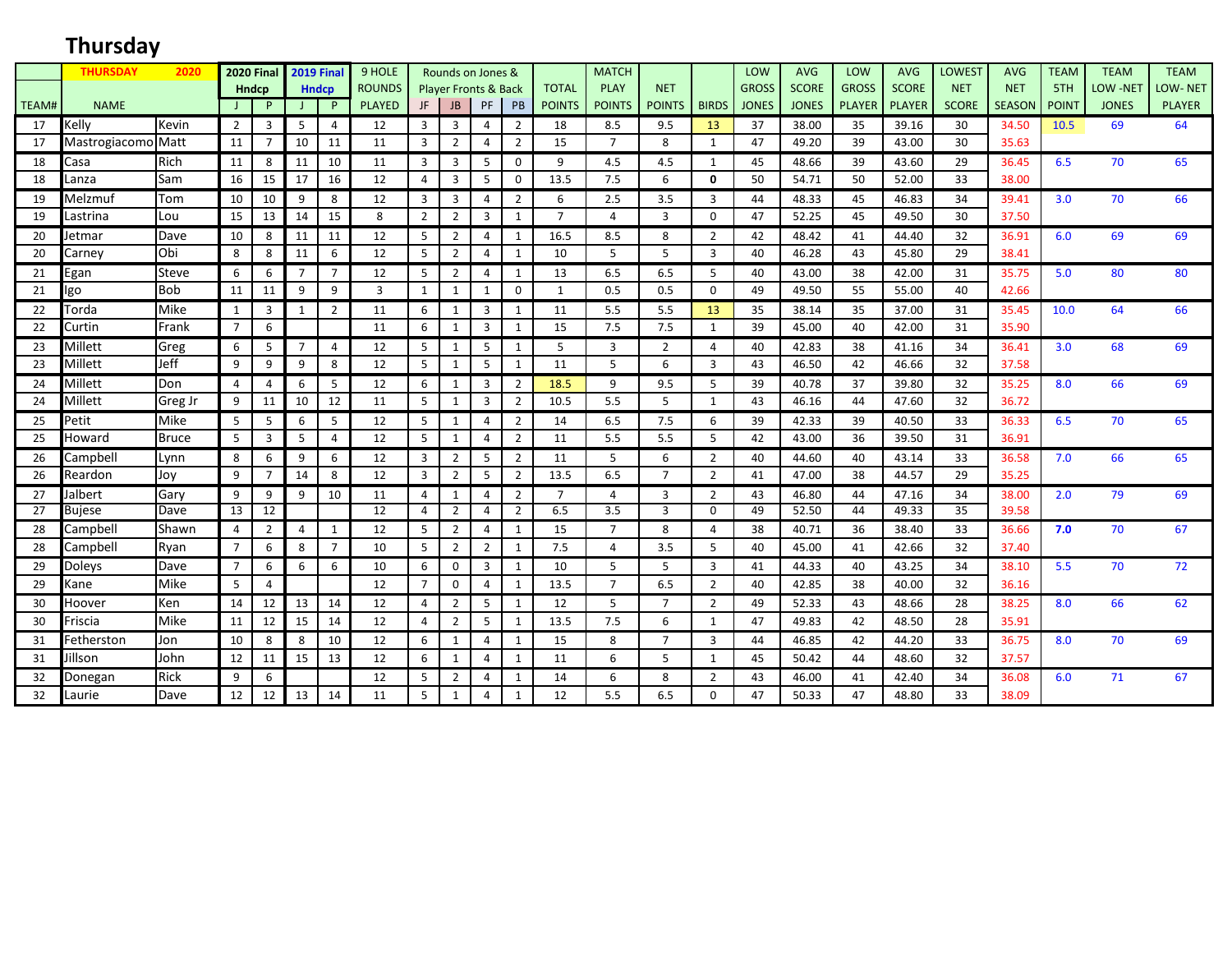## **Thursday**

|               | <b>THURSDAY</b> | 2020          |                | <b>2020 Final</b> |    | <b>2019 Final</b> | 9 HOLE        |                |                | Rounds on Jones &               |                |               | <b>MATCH</b>   |                         |                | LOW          | <b>AVG</b>   | LOW                  | <b>AVG</b>   | <b>LOWEST</b> | <b>AVG</b>    | <b>TEAM</b>  | <b>TEAM</b>     | <b>TEAM</b>    |
|---------------|-----------------|---------------|----------------|-------------------|----|-------------------|---------------|----------------|----------------|---------------------------------|----------------|---------------|----------------|-------------------------|----------------|--------------|--------------|----------------------|--------------|---------------|---------------|--------------|-----------------|----------------|
|               |                 |               |                | Hndcp             |    | <b>Hndcp</b>      | <b>ROUNDS</b> |                |                | <b>Player Fronts &amp; Back</b> |                | <b>TOTAL</b>  | <b>PLAY</b>    | <b>NET</b>              |                | <b>GROSS</b> | <b>SCORE</b> | <b>GROSS</b>         | <b>SCORE</b> | <b>NET</b>    | <b>NET</b>    | 5TH          | <b>LOW -NET</b> | <b>LOW-NET</b> |
| TEAM#         | <b>NAME</b>     |               |                | P.                |    | P.                | <b>PLAYED</b> | JF             | JB             | PF                              | PB             | <b>POINTS</b> | <b>POINTS</b>  | POINTS                  | <b>BIRDS</b>   | <b>JONES</b> | <b>JONES</b> | <b>PLAYER PLAYER</b> |              | <b>SCORE</b>  | <b>SEASON</b> | <b>POINT</b> | <b>JONES</b>    | <b>PLAYER</b>  |
| 33            | Wagner Jr       | James         | 14             | 13                | 14 | 13                | 8             | 5              | 0              | 3                               | 0              | 7.5           | Δ              | 3.5                     | 1              | 47           | 52.40        | 50                   | 50.66        | 32            | 40.00         | 5.5          | 65              | 72             |
| 33            | Wagner          | Jim           | 12             | 11                | 17 | 17                | 12            | 6              | $\Omega$       | 4                               | $\overline{2}$ | 12.5          | 5.5            | 7                       | $\Omega$       | 46           | 49.50        | 45                   | 47.83        | 30            | 33.91         |              |                 |                |
| 34            | Barton          | Jeff          | 5              | 5                 | 4  | 5                 | 12            | $\overline{7}$ | -1             | 3                               | -1             | 12            | $\overline{7}$ | 5                       | $\overline{4}$ | 39           | 42.75        | 36                   | 41.50        | 30            | 37.41         | 4.5          | 66              | 64             |
| 34            | Doody           | Mark          | 5              | 4                 | 6  | 4                 | 12            | $\overline{7}$ | $\mathbf{1}$   | 3                               | $\mathbf{1}$   | 12            | 6              | 6                       | 6              | 39           | 42.75        | 38                   | 39.25        | 33            | 36.41         |              |                 |                |
| 35            | O'Connell       | <b>Tim</b>    | 11             | 8                 | 12 | 9                 | 12            | 5              | $\overline{2}$ | 5                               | 0              | 14            | $\overline{7}$ | $\overline{7}$          | $\overline{2}$ | 44           | 48.57        | 42                   | 46.00        | 32            | 37.50         | 9.0          | 67              | 70             |
| 35            | Haeckel         | Stephen       | 11             | 13                | 13 | 10                | 12            | 5              | 2              | 5                               | 0              | 15.5          | 7              | 8.5                     | 2              | 46           | 49.57        | 46                   | 50.40        | 33            | 38.50         |              |                 |                |
| 36            | Giannettino     | <b>AJ</b>     | 19             | 17                | 17 | 15                | 12            | 6              | 1              | 4                               | -1             | 6             | 3              | 3                       | 1              | 51           | 58.14        | 51                   | 57.20        | 33            | 43.50         | 1.0          | 76              | 77             |
| 36            | Giannettino     | Andy          | 22             | 22                |    |                   | 12            | 6              |                | 4                               | -1             | 0             | $\Omega$       | 0                       | 0              | 61           | 66.42        | 58                   | 65.60        | 42            | 50.75         |              |                 |                |
| 37            | Forrester       | Joe           | 6              | 5                 | 4  | 4                 | 11            | 3              | 3              | 3                               | 2              | 13            | 5.5            | 7.5                     | $\overline{4}$ | 39           | 42.66        | 38                   | 41.80        | 33            | 37.63         | 7.5          | 72              | 72             |
| 37            | Larkin          | Tim           | 8              | 8                 | 6  | 6                 | 12            | 3              | 3              | 4                               | $\overline{2}$ | 7.5           | $\overline{3}$ | 4.5                     | $\overline{2}$ | 44           | 46.33        | 41                   | 44.66        | 33            | 38.00         |              |                 |                |
| 38            | Wenchell        | <b>Thomas</b> | 9              | 8                 | 5  | 9                 | 11            | $\overline{7}$ | $\mathbf{1}$   | 3                               | $\mathbf 0$    | 10.5          | 5              | 5.5                     | $\mathbf 0$    | 40           | 46.37        | 40                   | 43.66        | 32            | 38.63         | 7.0          | 73              | 69             |
| 38            | Lyons           | Bill          | 9              | 6                 |    | 6                 | 11            | 7              | 1              | 3                               | 0              | 16            | 8              | 8                       | 0              | 44           | 46.50        | 40                   | 41.66        | 33            | 37.81         |              |                 |                |
| 39            | Bahr            | Ray           | 8              | $\overline{7}$    | 8  | $\overline{7}$    | 12            | 6              | $\overline{2}$ | 4                               | 0              | 11            | 5              | 6                       | $\Omega$       | 42           | 45.25        | 41                   | 43.75        | 33            | 41.27         | 4.5          | 79              | 78             |
| 39            | Whitcomb        | John          | 10             | 12                | 9  | 11                | 3             | 2              | 0              | $\mathbf{1}$                    | $\mathbf 0$    | 1             | $\mathbf{1}$   | $\mathbf 0$             | $\mathbf 0$    | 52           | 54.00        | 51                   | 51.00        | 39            | 43.33         |              |                 |                |
| 40            | Brooder         | Ralph         | $\overline{7}$ | 6                 | 9  | $\overline{7}$    | 12            | 5              | $\mathbf{1}$   | $\overline{4}$                  | $\overline{2}$ | 14            | 6.5            | 7.5                     | $\mathbf{3}$   | 36           | 44.66        | 38                   | 42.16        | 27            | 35.91         | 9.0          | 62              | 69             |
| 40            | Stevens         | Gary          | 9              | 8                 |    |                   | 10            | 3              | 1              | 4                               | $\overline{2}$ | 15.5          | 8              | 7.5                     | 1              | 45           | 45.25        | 41                   | 44.50        | 32            | 35.30         |              |                 |                |
| 41            | Sicilia         | Matt          | 12             | 9                 | 9  | 9                 | 12            | 6              | -1             | 3                               | $\overline{2}$ | 12            | $\overline{7}$ | 5                       | 1              | 47           | 49.71        | 43                   | 45.60        | 33            | 39.25         | 7.0          | 74              | 63             |
| 41            | Boroski         | Ryan          | 8              | 8                 | 11 | 12                | 11            | 5              | 1              | 3                               | $\overline{2}$ | 17.5          | 9              | 8.5                     | $\mathbf 0$    | 38           | 44.66        | 42                   | 44.40        | 29            | 34.45         |              |                 |                |
| 42            | Deemer          | <b>Bob</b>    | 15             | 11                | 10 | 12                | 12            | -5             | 2              | 3                               | $\overline{2}$ | 10            | 5              | 5                       | 0              | 48           | 53.28        | 46                   | 48.60        | 34            | 41.75         | 6.5          | 71              | 72             |
| 42            | Devlin          | Joe           | 8              | 9                 | 11 | 10                | 12            | 5              | 2              | 3                               | $\overline{2}$ | 12.5          | 6.5            | 6                       | 3              | 40           | 45.14        | 43                   | 45.40        | 31            | 35.83         |              |                 |                |
| 43            | Nichols         | Geoff         | 19             | 19                |    |                   | 11            | 6              | 2              | 3                               | 0              | 10            | 5              | 5                       | $\Omega$       | 51           | 58.25        | 52                   | 56.33        | 30            | 41.72         | 3.0          | 76              | 74             |
| 43            | Murphy          | John          | 20             | 20                |    |                   | 8             | $\overline{4}$ | -1             | 3                               | 0              | 7.5           | Δ              | 3.5                     | $\Omega$       | 54           | 57.40        | 52                   | 57.00        | 33            | 39.12         |              |                 |                |
| 44            | Zajura          | Zach          | 13             | 14                |    |                   | 12            | -5             | 2              | $\overline{4}$                  | 1              | 10.5          | 4.5            | 6                       | 1              | 48           | 51.42        | 48                   | 50.60        | 33            | 37.83         | 4.5          | 67              | 74             |
| 44            | Pember          | John          | 19             | 19                |    |                   | 10            | 5              | $\overline{2}$ | $\overline{2}$                  | $\mathbf{1}$   | 8             | 5              | $\overline{\mathbf{3}}$ | $\mathbf 0$    | 53           | 57.71        | 55                   | 55.66        | 33            | 40.70         |              |                 |                |
| <b>Totals</b> |                 |               |                |                   |    |                   | 965           | 427            | 127            | 319                             | 92             | 965           | 481            | 484                     | 218            |              |              |                      |              |               |               |              |                 |                |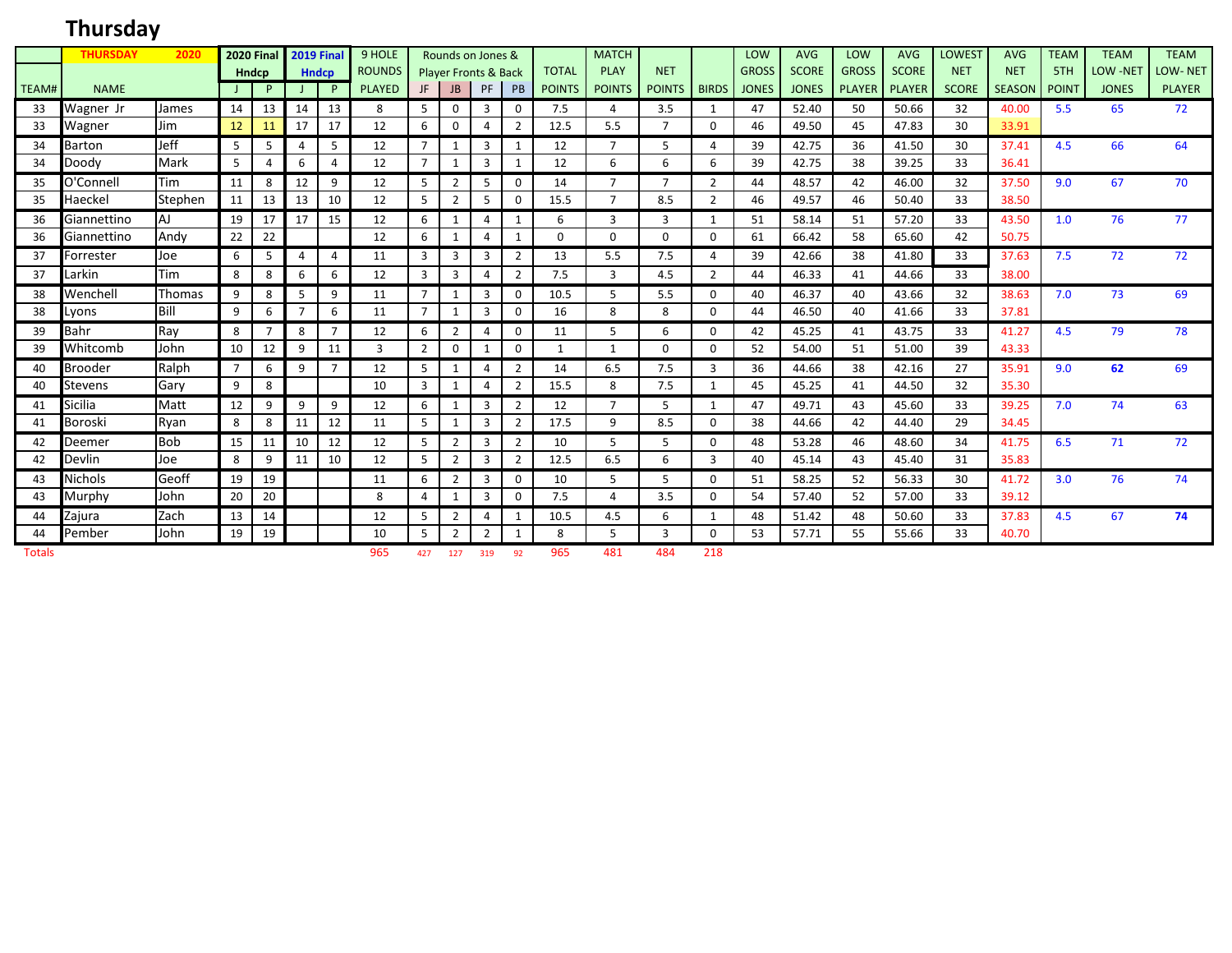|                | <b>Substitutes</b> | 2020          |                |                | 2020 Final D HOLE |                | Rounds on Jones & Player |                |                |                   | <b>MATCH</b>   |                |                | LOW          | <b>LOW</b>    | <b>LOWEST</b> |
|----------------|--------------------|---------------|----------------|----------------|-------------------|----------------|--------------------------|----------------|----------------|-------------------|----------------|----------------|----------------|--------------|---------------|---------------|
|                |                    |               |                | <b>Hndcp</b>   | OUND              |                | Fronts & Back            |                |                | <b>TOTAL PLAY</b> |                | <b>NET</b>     |                | <b>GROSS</b> | <b>GROSS</b>  | <b>NET</b>    |
| TEAM#          | <b>NAME</b>        |               | $\perp$        | P              | <b>PLAYED</b>     | JF             | <b>JB</b>                | PF             | PB             | POINT POINT!      |                | <b>POINTS</b>  | <b>BIRDS</b>   | <b>JONES</b> | <b>PLAYER</b> | <b>SCORE</b>  |
| 1              | Anderson           | Curt          | 11             | 9              | $\overline{7}$    | 4              | 0                        | $\mathbf{1}$   | $\overline{2}$ | 7                 | 3.5            | 3.5            | $\overline{2}$ | 46           | 41            | 30            |
| $\overline{2}$ | Bahr               | Ray           | 6              | 7              | $\mathbf{1}$      | 0              | 0                        | $\mathbf{1}$   | 0              | $\overline{2}$    | $\mathbf{1}$   | $\mathbf 1$    |                |              | 41            | 33            |
| 3              | Balavender         | Greg          | 4              | 4              | 3                 | 0              | 0                        | 2              | $\mathbf{1}$   | 3.5               | $\overline{2}$ | 1.5            |                |              | 40            | 36            |
| 4              | Balisciano         | Frank         | 10             | 6              | 4                 | $\overline{2}$ | $\mathbf 1$              | $\mathbf{1}$   | 0              | 3.5               | $\overline{2}$ | 1.5            | $\mathbf 1$    | 44           | 41            | 34            |
| 5              | Bannon             | Pete          | 14             | 12             | 8                 | $\overline{4}$ | 0                        | 3              | $\mathbf{1}$   | 8                 | $\overline{4}$ | $\overline{4}$ |                | 50           | 46            | 32            |
| 6              | Boudreau           | John          | 17             | 18             | $\mathbf{1}$      | $\mathbf{1}$   | 0                        | 0              | 0              | 0                 | 0              | 0              |                | 55           |               | 38            |
| $\overline{7}$ | Brzozowski         | Rich          | 9              | $\overline{7}$ | $\overline{2}$    | 0              | 0                        | 0              | $\overline{2}$ | 3                 | $\overline{2}$ | $\mathbf{1}$   | $\mathbf 1$    |              | 42            | 33            |
| 8              | Coogan             | <b>Bryant</b> | 15             | 13             | 6                 | $\overline{2}$ | $\overline{2}$           | 2              | 0              | 6.5               | 3              | 3.5            |                | 50           | 49            | 37            |
| 9              | Cordero            | Joe           | 10             | 8              | 3                 | $\overline{2}$ | $\mathbf 1$              | 0              | 0              | 5.5               | 2.5            | 3              |                | 46           | 46            | 36            |
| 10             | Crane              | Tony          | $\overline{7}$ | 5              | 5                 | $\mathbf{1}$   | 0                        | 4              | $\mathbf 0$    | 5.5               | 3              | 2.5            |                | 46           | 40            | 35            |
| 11             | Defrancesco        | Ed            | 6              | $\overline{7}$ | $\mathbf{1}$      | $\mathbf 0$    | 0                        | $\mathbf{1}$   | 0              | 0.5               | 0              | 0.5            |                |              | 45            | 38            |
| 12             | Doyle              | Matt          | 12             | 12             | $\mathbf{1}$      | $\mathbf 1$    | 0                        | 0              | 0              | 0                 | 0              | 0              |                | 51           |               | 39            |
| 13             | Durkee             | <b>Steve</b>  | $\overline{7}$ | $\overline{7}$ | $\mathbf{1}$      | 1              | 0                        | 0              | 0              | 1.5               | 0.5            | $\mathbf{1}$   |                | 44           |               | 42            |
| 14             | Dymarczyk          | Joe           | 9              | 10             | 5                 | $\mathbf{1}$   | $\mathbf 1$              | 3              | 0              | $\overline{4}$    | $\overline{2}$ | $\overline{2}$ | $\mathbf 1$    | 47           | 45            | 36            |
| 15             | Ford               | Troy          | 13             | 13             | $\mathbf 1$       | $\mathbf{1}$   | 0                        | 0              | 0              | $\mathbf{1}$      | $\mathbf{1}$   | 0              |                | 48           |               | 36            |
| 16             | Forrester          | Joe           | 6              | 6              | $\mathbf{1}$      | $\mathbf{1}$   | 0                        | 0              | $\mathbf 0$    | $\overline{2}$    | $\mathbf{1}$   | $\mathbf{1}$   | $\mathbf{1}$   | 43           |               | 38            |
| 17             | Gallarotti         | Giulio        | 6              | 6              | 7                 | $\overline{2}$ | $\mathbf 1$              | $\overline{2}$ | $\overline{2}$ | $\overline{7}$    | 3.5            | 3.5            | 3              | 38           | 41            | 30            |
| 18             | Gould              | Bob           | 14             | 13             | $\mathbf{1}$      | 0              | 0                        | $\mathbf{1}$   | 0              | 0                 | 0              | 0              |                |              | 46            | 38            |
| 19             | Grande             | TJ            | 10             | 10             | $\mathbf{1}$      | 0              | 0                        | $\mathbf{1}$   | 0              | $\overline{2}$    | $\mathbf{1}$   | $\mathbf{1}$   | $\mathbf 1$    |              | 45            | 33            |
| 20             | Haesche            | Ed            | 11             | 9              | 20                | 10             | $\mathbf 1$              | 6              | 3              | 17.5              | 8.5            | 9              | $\overline{5}$ | 38           | 41            | 29            |
| 21             | <b>Hettrick</b>    | Bob           | 8              | 8              | $\mathbf{1}$      | $\mathbf 0$    | 0                        | 0              | $\mathbf 1$    | $\mathbf{1}$      | 0.5            | 0.5            |                |              | 41            | 33            |
| 22             | Hunt               | Jeff          | 14             | 11             | 10                | 3              | $\overline{2}$           | $\overline{2}$ | 3              | 8                 | 4              | 4              | $\mathbf 1$    | 47           | 42            | 29            |
| 23             | Javor              | Nancy         | 9              | 6              | 1                 | 1              | 0                        | 0              | 0              | $\mathbf{1}$      | $\mathbf{1}$   | 0              |                | 43           |               | 36            |
| 24             | Kavanagh           | Adrian        | 13             | 14             | 6                 | $\overline{2}$ | 0                        | 4              | 0              | 8.5               | 4.5            | $\overline{4}$ | $\mathbf 1$    | 48           | 46            | 29            |
| 25             | Kilpatrick         | Darren        | 4              | $\overline{4}$ | $\overline{4}$    | $\overline{2}$ | 0                        | $\overline{2}$ | $\mathbf 0$    | 5.5               | 3              | 2.5            | 3              | 40           | 37            | 33            |
| 26             | Kinney             | Erin          | 6              | 4              | 13                | $\overline{2}$ | 6                        | 4              | $\mathbf{1}$   | 13                | $\overline{7}$ | 6              | 5              | 41           | 38            | 34            |
| 27             | Latham             | Doug          | 22             | 22             | $\overline{2}$    | 0              | $\mathbf 1$              | $\mathbf{1}$   | 0              | 0                 | 0              | 0              |                | 64           | 62            | 43            |
| 28             | Lyons              | Bill          | $\overline{7}$ | $\overline{7}$ | 8                 | $\overline{2}$ | $\overline{2}$           | 3              | $\mathbf{1}$   | 8.5               | 4.5            | 4              | $\mathbf{1}$   | 40           | 42            | 33            |
| 29             | <b>Manemeit</b>    | Glen          | 8              | 8              | $\mathbf{1}$      | $\mathbf 0$    | 0                        | 0              | $\mathbf{1}$   | 0                 | 0              | 0              | $\mathbf 1$    |              | 43            | 35            |
| 30             | <b>Manemeit</b>    | Norm          | 3              | 3              | $\overline{2}$    | $\mathbf 0$    | 0                        | $\mathbf{1}$   | $\mathbf{1}$   | 0                 | 0              | 0              | $\mathbf 1$    |              | 37            | 34            |
| 31             | Mann               | Gerry         | $\overline{7}$ | 5              | 3                 | $\mathbf{1}$   | 0                        | $\mathbf{1}$   | $\mathbf 1$    | $\mathbf 1$       | 0.5            | 0.5            |                | 45           | 40            | 34            |
| 32             | Mannetho           | Mark          | 13             | 12             | 5                 | $\mathbf 1$    | $\overline{2}$           | $\mathbf{1}$   | $\mathbf{1}$   | 5                 | 3              | $\overline{2}$ |                | 50           | 49            | 38            |
| 33             | Marczuk            | Mick          | 4              | 5              | 9                 | 3              | 3                        | 3              | 0              | 10.5              | 5              | 5.5            | 5              | 39           | 40            | 34            |
| 34             | Meiman             | Andy          | 12             | 12             | 14                | 4              | 3                        | 5              | $\overline{2}$ | 21.5              | 10.5           | 11             | $\overline{2}$ | 47           | 45            | 32            |
| 35             | Miller             | Mike          | 12             | 13             | 3                 | $\mathbf{1}$   | $\mathbf 1$              | $\mathbf{1}$   | $\mathbf 0$    | 5                 | 3              | $\overline{2}$ |                | 46           | 50            | 33            |
| 36             | <b>Millett</b>     | Greg Sr       | $\overline{7}$ | 5              | $\overline{2}$    | $\mathbf{1}$   | $\mathbf 1$              | 0              | 0              | 4                 | $\overline{2}$ | $\overline{2}$ | $\mathbf 1$    | 38           |               | 31            |
| 37             | Moran              | Dave          | 13             | 13             | $\mathbf 1$       | $\mathbf{1}$   | 0                        | 0              | 0              | 0                 | 0              | 0              |                | 54           |               | 45            |
| 38             | Pasinski           | Rich          | 4              | 4              | 1                 | 0              | 0                        | 0              | $\mathbf{1}$   | 0                 | 0              | 0              |                |              | 40            | 36            |
| 39             | Pello              | William       | 12             | 11             | 6                 | 5              | 0                        | 0              | 1              | 5.5               | 2              | 3.5            |                | 47           | 48            | 34            |
| 40             | Pinardi            | Mike          | 18             | 18             | $\mathbf{1}$      | 0              | 0                        | 0              | $\mathbf{1}$   | 0                 | 0              | 0              |                | 56           |               | 40            |
| 41             | Reilly Jr          | Bob           | 9              | $\overline{7}$ | 5                 | $\mathbf{1}$   | $\mathbf 1$              | $\overline{2}$ | $\mathbf{1}$   | 4.5               | 2.5            | $\overline{2}$ |                | 46           | 43            | 35            |
| 42             | Santacroce         | Frank         | 9              | $\overline{7}$ | 4                 | $\mathbf{1}$   | 3                        | 0              | 0              | 0.5               | 0.5            | 0              |                | 45           |               | 39            |
| 43             | Sica               | Michael       | 10             | 11             | 3                 | 1              | $\mathbf{1}$             | $\mathbf{1}$   | 0              | 4                 | 2.5            | 1.5            |                | 46           | 46            | 35            |
| 44             | <b>Sicilia</b>     | Matt          | 10             | 9              | 3                 | $\overline{2}$ | 0                        | $\mathbf{1}$   | 0              | $\overline{2}$    | $\mathbf{1}$   | $\mathbf{1}$   |                | 46           | 49            | 38            |
| 45             | Smith              | Steve         | 6              | 4              | 12                | 5              | $\mathbf 1$              | $\overline{2}$ | $\overline{a}$ | 12.5              | 6              | 6.5            | $\overline{4}$ | 41           | 37            | 31            |
| 46             | Spayd              | Pete          | 4              | $\mathbf{3}$   | 3                 | $\overline{2}$ | $\mathbf 1$              | 0              | 0              | 1.5               | $\mathbf{1}$   | 0.5            |                | 40           |               | 37            |
| 47             | <b>Stimpson</b>    | Steve         | 9              | $\overline{7}$ | $\mathbf 1$       | $\mathbf{1}$   | 0                        | 0              | 0              | 0                 | 0              | 0              |                | 49           |               | 41            |
| 48             | Talbot             | Jeff          | $\overline{7}$ | 6              | $\mathbf{1}$      | 1              | 0                        | 0              | 0              | 0                 | 0              | 0              |                | 42           |               | 35            |
| 49             | <b>Tomaszek</b>    | Ted           | 9              | 9              | $\mathbf{1}$      | $\mathbf{1}$   | 0                        | 0              | 0              | $\overline{2}$    | $\mathbf{1}$   | $\mathbf{1}$   |                | 48           |               | 39            |
| 50             | Trapani            | Charlie       | 18             | 18             | 3                 | 0              | $\mathbf 1$              | $\mathbf{1}$   | $\mathbf{1}$   | 0                 | 0              | 0              |                | 54           | 55            | 37            |
| 51             | Tumiski            | Bob           | 6              | 6              | $\mathbf{1}$      | 0              | 0                        | $\mathbf{1}$   | 0              | $\overline{2}$    | $\mathbf{1}$   | $\mathbf{1}$   | $\mathbf{1}$   |              | 43            | 37            |